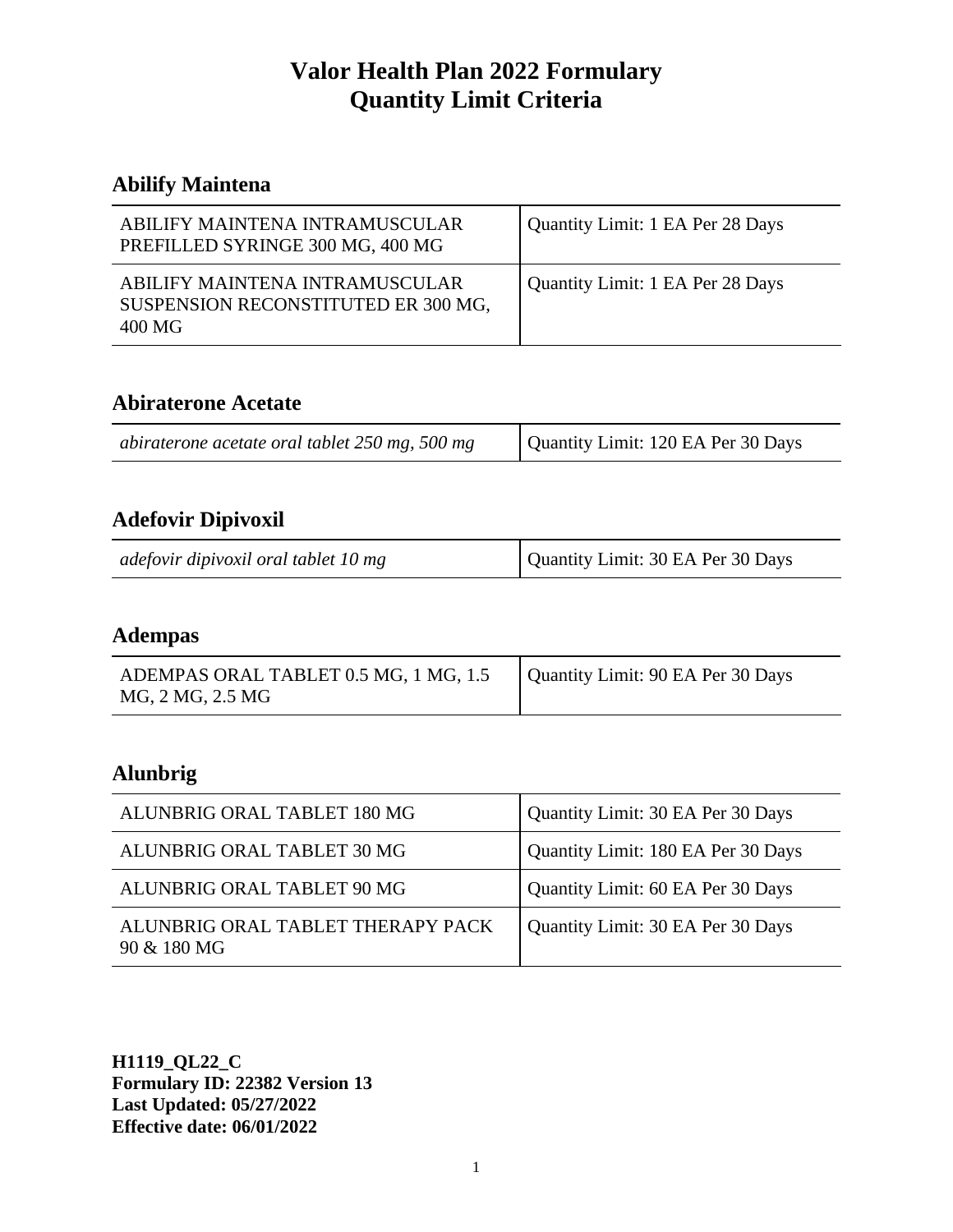## **Ambrisentan**

| Quantity Limit: 30 EA Per 30 Days<br>ambrisentan oral tablet 10 mg, 5 mg |
|--------------------------------------------------------------------------|
|--------------------------------------------------------------------------|

## **Aprepitant**

| aprepitant oral capsule 125 mg        | Quantity Limit: 4 EA Per 28 Days  |
|---------------------------------------|-----------------------------------|
| aprepitant oral capsule 40 mg, 80 mg  | Quantity Limit: 8 EA Per 28 Days  |
| aprepitant oral capsule 80 $&$ 125 mg | Quantity Limit: 12 EA Per 28 Days |

## **Aptiom**

| APTIOM ORAL TABLET 200 MG, 400 MG | Quantity Limit: 30 EA Per 30 Days |
|-----------------------------------|-----------------------------------|
| APTIOM ORAL TABLET 600 MG, 800 MG | Quantity Limit: 60 EA Per 30 Days |

## **ARIPiprazole**

| aripiprazole oral solution $1 \text{ mg/ml}$                                          | Quantity Limit: 750 ML Per 30 Days |
|---------------------------------------------------------------------------------------|------------------------------------|
| aripiprazole oral tablet 10 mg, 15 mg, 2 mg, 20 mg, $\vert$<br>$30 \text{ mg}$ , 5 mg | Quantity Limit: 30 EA Per 30 Days  |
| aripiprazole oral tablet dispersible 10 mg, 15 mg                                     | Quantity Limit: 60 EA Per 30 Days  |

## **Armodafinil**

| armodafinil oral tablet 150 mg, 200 mg, 250 mg, 50   Quantity Limit: 30 EA Per 30 Days |  |
|----------------------------------------------------------------------------------------|--|
| mg                                                                                     |  |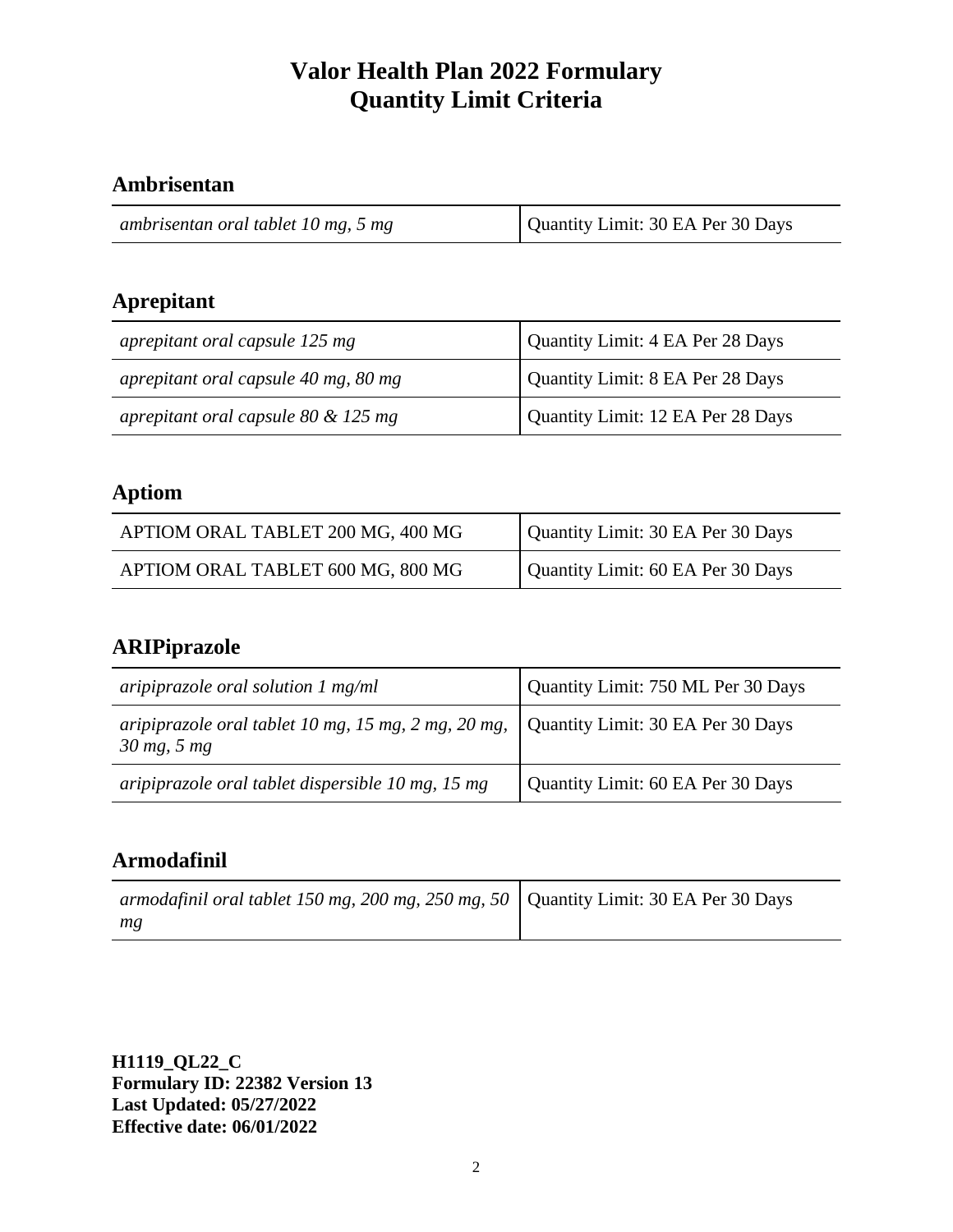## **Asenapine Maleate**

| asenapine maleate sublingual tablet sublingual $10$ Quantity Limit: 60 EA Per 30 Days |  |
|---------------------------------------------------------------------------------------|--|
| mg, 2.5 mg, 5 mg                                                                      |  |

## **Atomoxetine HCl**

| atomoxetine hcl oral capsule 10 mg, 18 mg, 25 mg $\vert$ Quantity Limit: 60 EA Per 30 Days      |  |
|-------------------------------------------------------------------------------------------------|--|
| atomoxetine hcl oral capsule 100 mg, 40 mg, 60 mg, Quantity Limit: 30 EA Per 30 Days<br>$80$ mg |  |

### **Austedo**

| AUSTEDO ORAL TABLET 12 MG, 9 MG | Quantity Limit: 120 EA Per 30 Days |
|---------------------------------|------------------------------------|
| AUSTEDO ORAL TABLET 6 MG        | Quantity Limit: 60 EA Per 30 Days  |

#### **Baraclude**

| BARACLUDE ORAL SOLUTION 0.05 MG/ML | Quantity Limit: 600 ML Per 30 Days |
|------------------------------------|------------------------------------|
|------------------------------------|------------------------------------|

#### **Belsomra**

| BELSOMRA ORAL TABLET 10 MG, 15 MG, 20   Quantity Limit: 30 EA Per 30 Days<br>MG, 5 MG |  |
|---------------------------------------------------------------------------------------|--|
|---------------------------------------------------------------------------------------|--|

#### **Bicalutamide**

| Quantity Limit: 30 EA Per 30 Days<br>bicalutamide oral tablet 50 mg |  |
|---------------------------------------------------------------------|--|
|---------------------------------------------------------------------|--|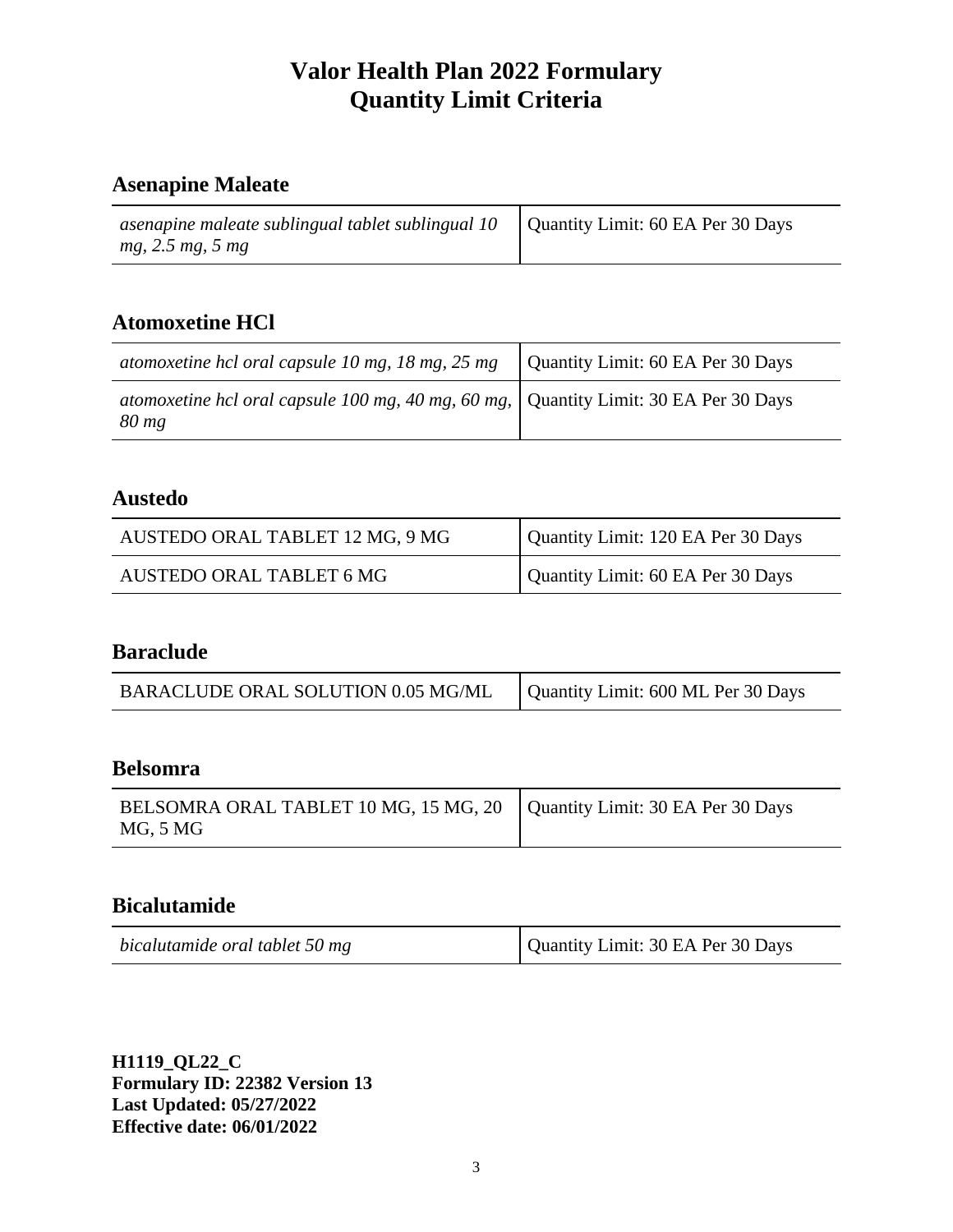#### **Bosentan**

#### **Bosulif**

| <b>BOSULIF ORAL TABLET 100 MG</b>  | Quantity Limit: 120 EA Per 30 Days |
|------------------------------------|------------------------------------|
| BOSULIF ORAL TABLET 400 MG, 500 MG | Quantity Limit: 30 EA Per 30 Days  |

#### **Briviact**

| BRIVIACT ORAL SOLUTION 10 MG/ML                            | Quantity Limit: 600 ML Per 30 Days |
|------------------------------------------------------------|------------------------------------|
| BRIVIACT ORAL TABLET 10 MG, 100 MG, 25<br>MG, 50 MG, 75 MG | Quantity Limit: 60 EA Per 30 Days  |

#### **Butalbital-APAP-Caff-Cod**

| butalbital-apap-caff-cod oral capsule 50-325-40-30   Quantity Limit: 180 EA Per 30 Days |  |
|-----------------------------------------------------------------------------------------|--|
| mg                                                                                      |  |

## **Butalbital-APAP-Caffeine**

| <i>butalbital-apap-caffeine oral capsule 50-300-40 mg</i> $\vert$ Quantity Limit: 180 EA Per 30 Days |                                    |
|------------------------------------------------------------------------------------------------------|------------------------------------|
| butalbital-apap-caffeine oral tablet 50-325-40 mg                                                    | Quantity Limit: 180 EA Per 30 Days |

### **Butalbital-Aspirin-Caffeine**

| butalbital-aspirin-caffeine oral capsule $50-325-40$ Quantity Limit: 180 EA Per 30 Days |  |
|-----------------------------------------------------------------------------------------|--|
| mg                                                                                      |  |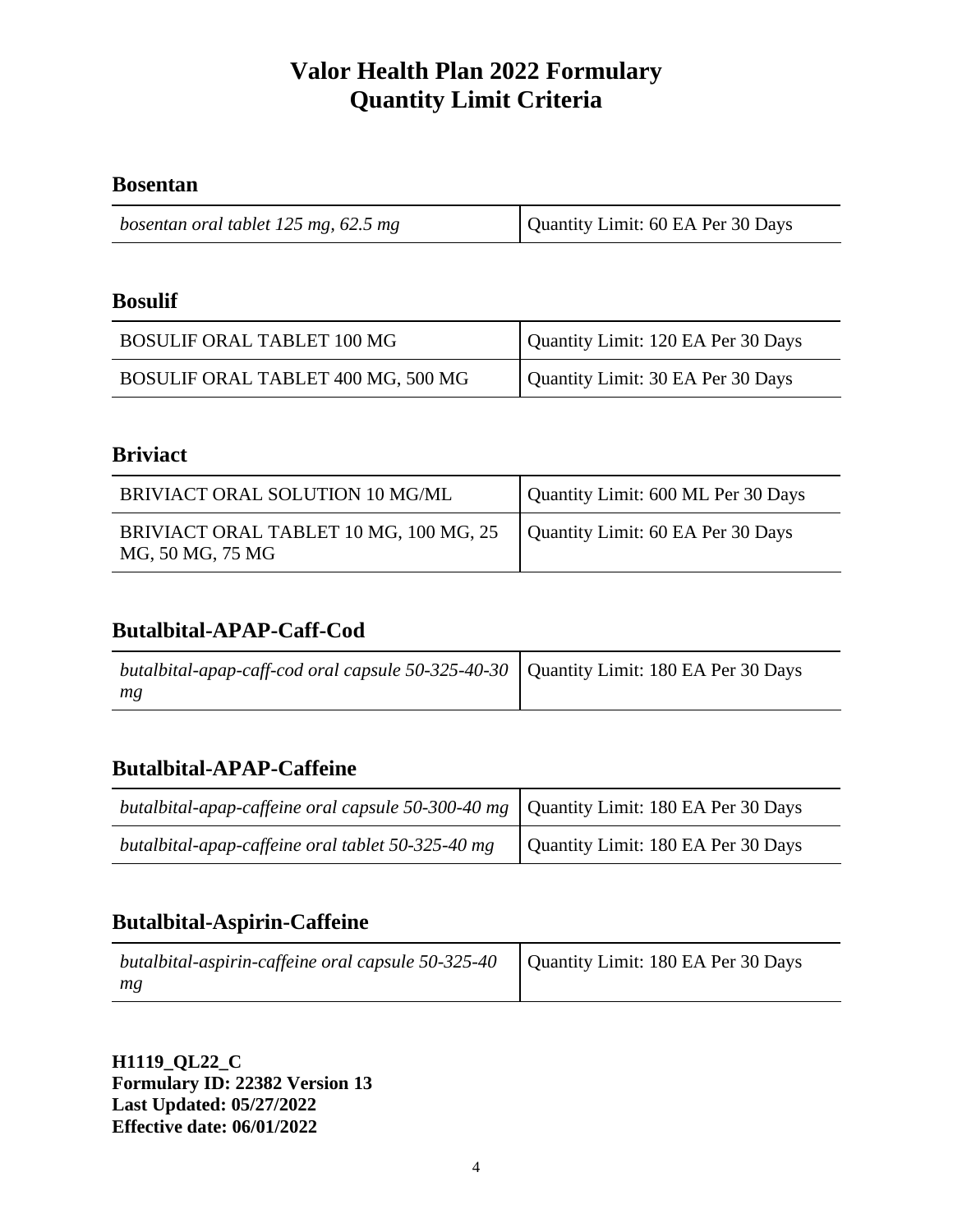## **Calquence**

| Quantity Limit: 60 EA Per 30 Days |
|-----------------------------------|
|                                   |

## **Caplyta**

| CAPLYTA ORAL CAPSULE 42 MG | Quantity Limit: 30 EA Per 30 Days |
|----------------------------|-----------------------------------|
|                            |                                   |

### **Caprelsa**

| CAPRELSA ORAL TABLET 100 MG | Quantity Limit: 60 EA Per 30 Days |
|-----------------------------|-----------------------------------|
| CAPRELSA ORAL TABLET 300 MG | Quantity Limit: 30 EA Per 30 Days |

## **Cinacalcet HCl**

| cinacalcet hcl oral tablet 30 mg, 60 mg | Quantity Limit: 60 EA Per 30 Days  |
|-----------------------------------------|------------------------------------|
| cinacalcet hcl oral tablet 90 mg        | Quantity Limit: 120 EA Per 30 Days |

## **CloBAZam**

| Quantity Limit: 60 EA Per 30 Days<br>clobazam oral tablet 10 mg, 20 mg |
|------------------------------------------------------------------------|
|------------------------------------------------------------------------|

## **CloZAPine**

| <i>clozapine oral tablet 100 mg, 200 mg, 25 mg, 50 mg</i>   Quantity Limit: 120 EA Per 30 Days |                                    |
|------------------------------------------------------------------------------------------------|------------------------------------|
| clozapine oral tablet dispersible $100$ mg, $12.5$ mg,<br>$150$ mg, $200$ mg, $25$ mg          | Quantity Limit: 120 EA Per 30 Days |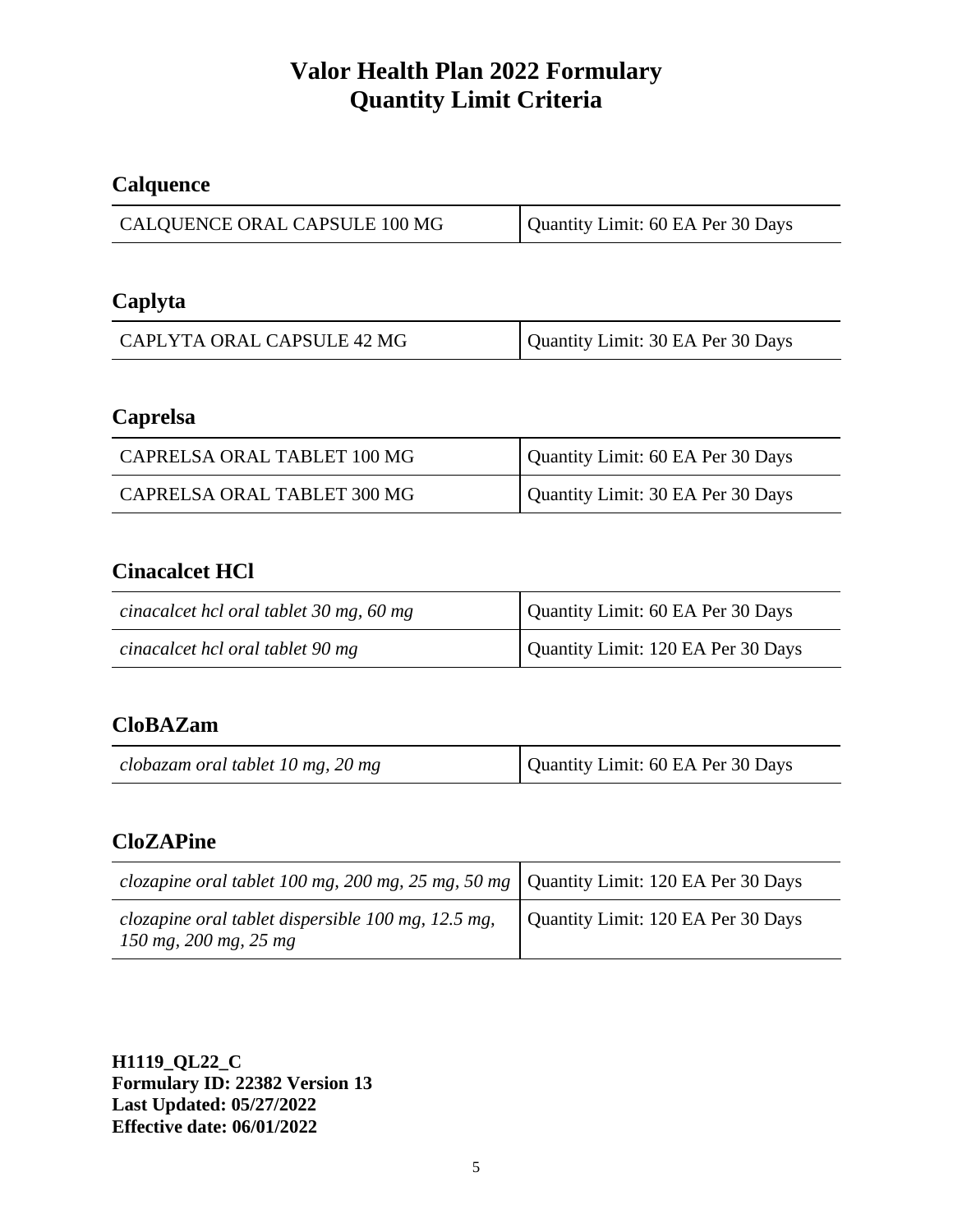## **Cometriq (100 MG Daily Dose)**

| COMETRIQ (100 MG DAILY DOSE) ORAL KIT   Quantity Limit: 56 EA Per 28 Days |  |
|---------------------------------------------------------------------------|--|
| 80 & 20 MG                                                                |  |

#### **Cometriq (140 MG Daily Dose)**

| COMETRIQ (140 MG DAILY DOSE) ORAL KIT   Quantity Limit: 112 EA Per 28 Days |  |
|----------------------------------------------------------------------------|--|
| 3 X 20 MG & 80 MG                                                          |  |

### **Cometriq (60 MG Daily Dose)**

| COMETRIQ (60 MG DAILY DOSE) ORAL KIT   Quantity Limit: 84 EA Per 28 Days<br>20 MG |  |
|-----------------------------------------------------------------------------------|--|

## **Copiktra**

| COPIKTRA ORAL CAPSULE 15 MG, 25 MG | Quantity Limit: 60 EA Per 30 Days |
|------------------------------------|-----------------------------------|
|------------------------------------|-----------------------------------|

#### **Corlanor**

| Quantity Limit: 60 EA Per 30 Days<br>CORLANOR ORAL TABLET 5 MG, 7.5 MG |
|------------------------------------------------------------------------|
|------------------------------------------------------------------------|

#### **Cystadrops**

| CYSTADROPS OPHTHALMIC SOLUTION 0.37   Quantity Limit: 20 ML Per 28 Days |  |
|-------------------------------------------------------------------------|--|
| $\frac{0}{6}$                                                           |  |

## **Cystaran**

| CYSTARAN OPHTHALMIC SOLUTION 0.44 %   Quantity Limit: 60 ML Per 30 Days |  |
|-------------------------------------------------------------------------|--|
|-------------------------------------------------------------------------|--|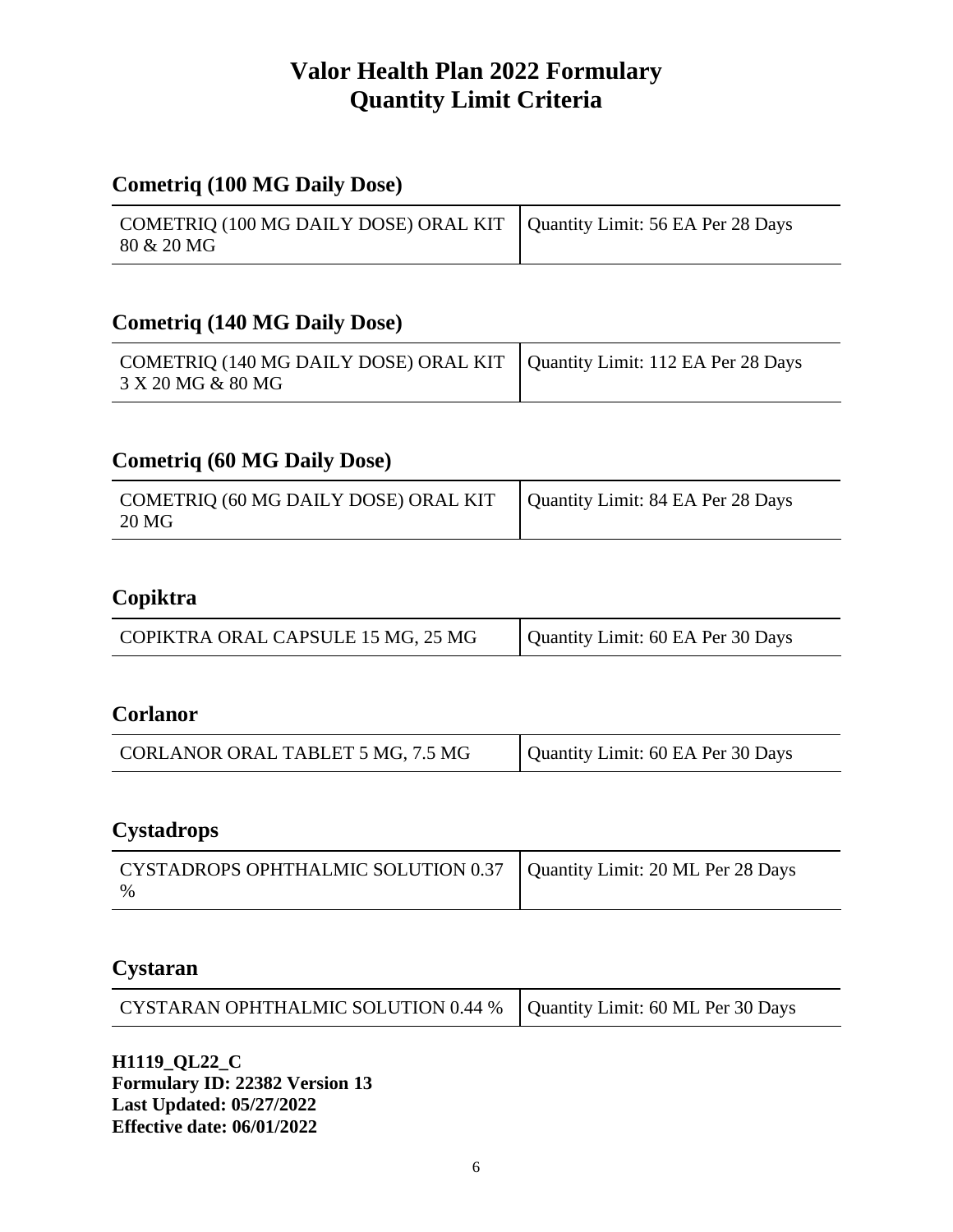### **Dexilant**

| DEXILANT ORAL CAPSULE DELAYED | Quantity Limit: 30 EA Per 30 Days |
|-------------------------------|-----------------------------------|
| RELEASE 30 MG, 60 MG          |                                   |

#### **Digitek**

| DIGITEK ORAL TABLET 125 MCG | Quantity Limit: 30 EA Per 30 Days |
|-----------------------------|-----------------------------------|
|-----------------------------|-----------------------------------|

#### **Digox**

| DIGOX ORAL TABLET 125 MCG | Quantity Limit: 30 EA Per 30 Days |
|---------------------------|-----------------------------------|
|                           |                                   |

#### **Digoxin**

| digoxin oral tablet 125 mcg | Quantity Limit: 30 EA Per 30 Days |
|-----------------------------|-----------------------------------|
|-----------------------------|-----------------------------------|

#### **Dihydroergotamine Mesylate**

| dihydroergotamine mesylate nasal solution 4 mg/ml $\vert$ Quantity Limit: 8 ML Per 28 Days |  |
|--------------------------------------------------------------------------------------------|--|
|--------------------------------------------------------------------------------------------|--|

#### **Doxepin HCl**

| doxepin hcl oral tablet 3 mg, 6 mg | Quantity Limit: 30 EA Per 30 Days |
|------------------------------------|-----------------------------------|
|------------------------------------|-----------------------------------|

#### **Drizalma Sprinkle**

| DRIZALMA SPRINKLE ORAL CAPSULE     | Quantity Limit: 60 EA Per 30 Days |
|------------------------------------|-----------------------------------|
| DELAYED RELEASE SPRINKLE 20 MG, 30 |                                   |
| MG, 40 MG, 60 MG                   |                                   |
|                                    |                                   |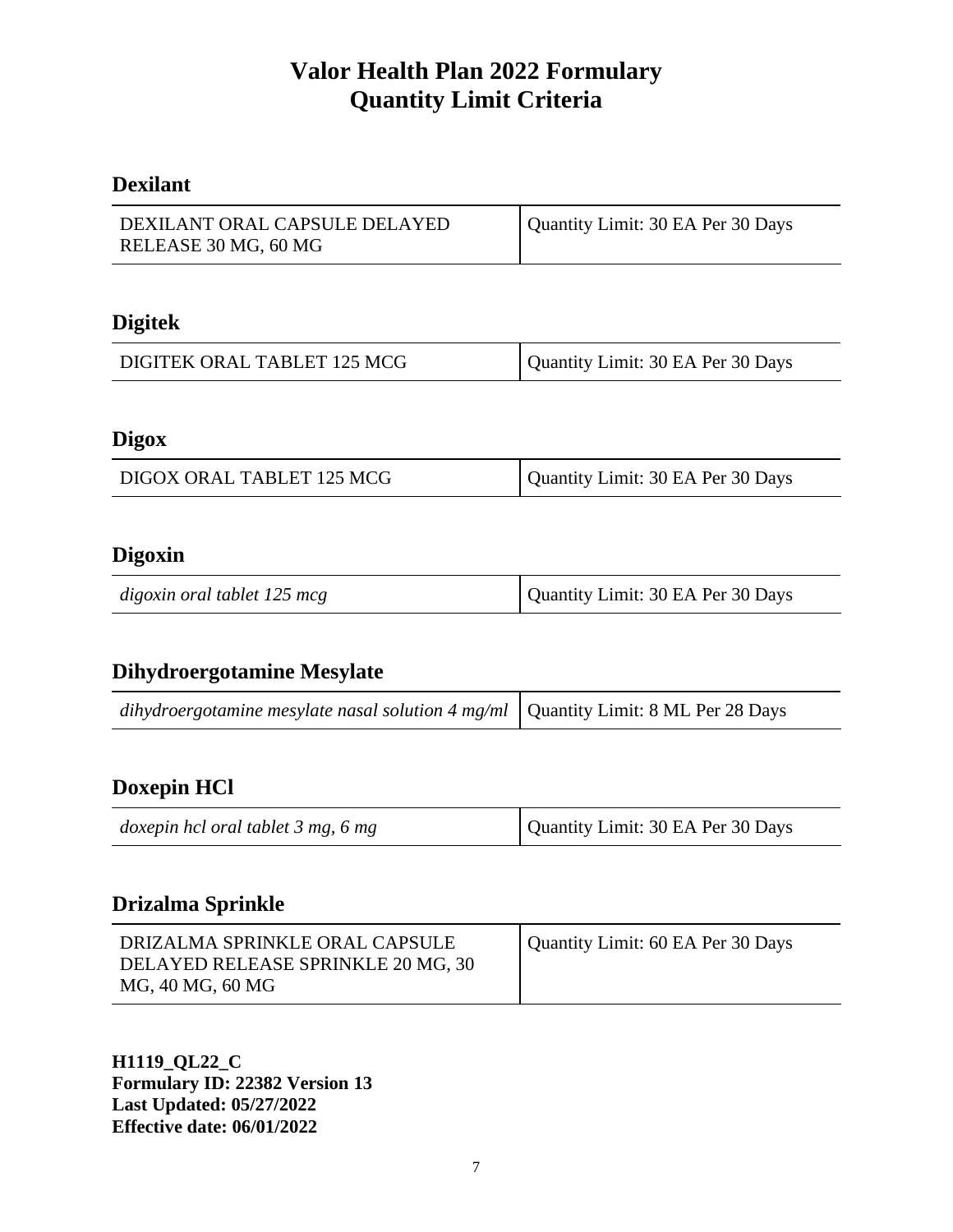## **Dronabinol**

| dronabinol oral capsule $10$ mg, $2.5$ mg, $5$ mg | Quantity Limit: 60 EA Per 30 Days |
|---------------------------------------------------|-----------------------------------|
|---------------------------------------------------|-----------------------------------|

#### **Emsam**

| EMSAM TRANSDERMAL PATCH 24 HOUR 12   Quantity Limit: 30 EA Per 30 Days |  |
|------------------------------------------------------------------------|--|
| MG/24HR, 6 MG/24HR, 9 MG/24HR                                          |  |

### **Endari**

| <b>ENDARI ORAL PACKET 5 GM</b> | Quantity Limit: 180 EA Per 30 Days |
|--------------------------------|------------------------------------|
|                                |                                    |

#### **Entecavir**

| entecavir oral tablet $0.5$ mg, 1 mg | Quantity Limit: 30 EA Per 30 Days |
|--------------------------------------|-----------------------------------|
|--------------------------------------|-----------------------------------|

#### **Entresto**

| ENTRESTO ORAL TABLET 24-26 MG, 49-51 | Quantity Limit: 60 EA Per 30 Days |
|--------------------------------------|-----------------------------------|
| MG, 97-103 MG                        |                                   |

## **Ergotamine-Caffeine**

#### **Erleada**

| ERLEADA ORAL TABLET 60 MG | Quantity Limit: 120 EA Per 30 Days |
|---------------------------|------------------------------------|
|---------------------------|------------------------------------|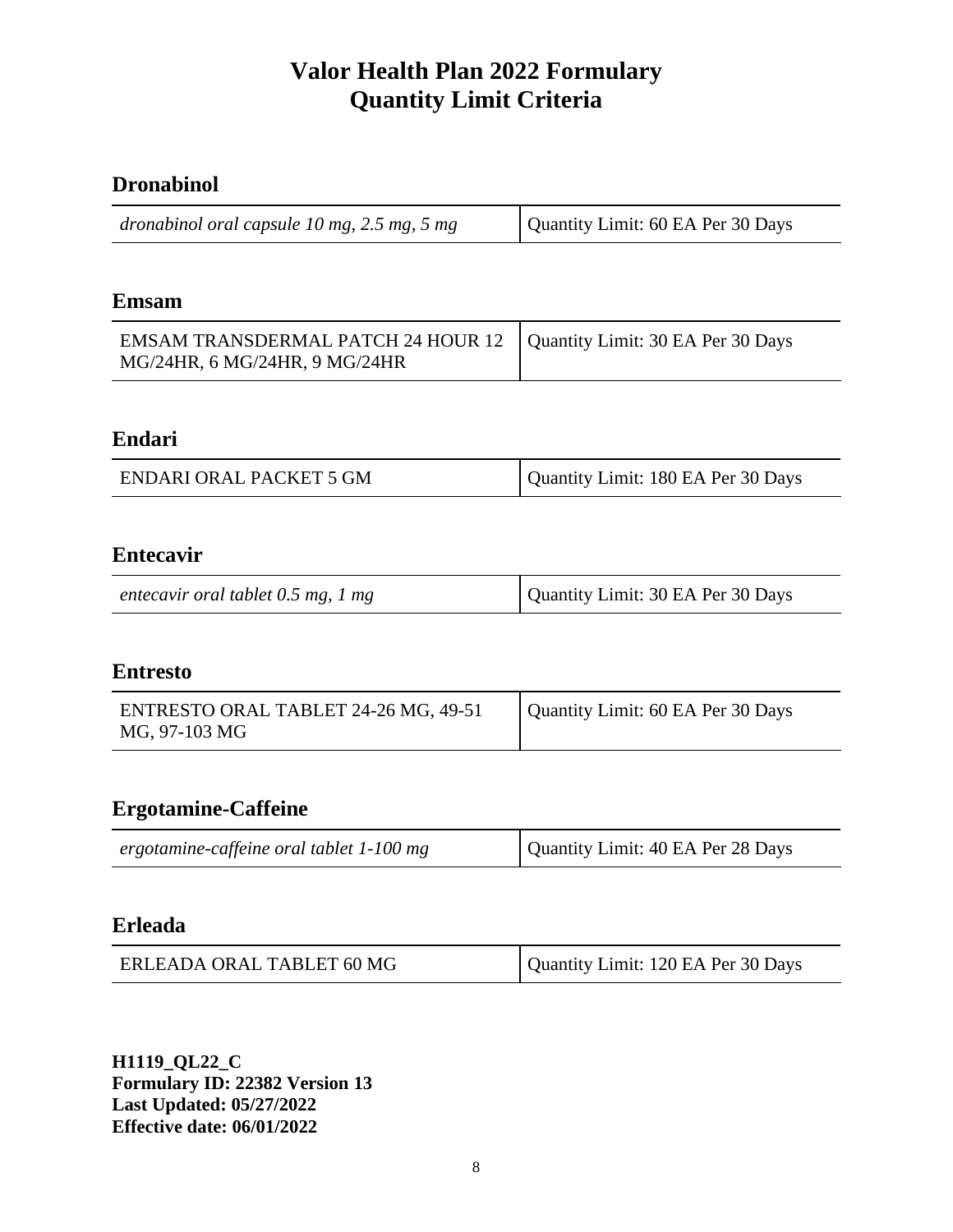## **Erlotinib HCl**

| erlotinib hcl oral tablet 100 mg, 150 mg | Quantity Limit: 30 EA Per 30 Days |
|------------------------------------------|-----------------------------------|
| erlotinib hcl oral tablet 25 mg          | Quantity Limit: 90 EA Per 30 Days |

## **Everolimus**

| everolimus oral tablet 10 mg, 2.5 mg, 5 mg, 7.5 mg | Quantity Limit: 30 EA Per 30 Days |
|----------------------------------------------------|-----------------------------------|
| everolimus oral tablet soluble 2 mg, 3 mg          | Quantity Limit: 30 EA Per 30 Days |
| everolimus oral tablet soluble 5 mg                | Quantity Limit: 60 EA Per 30 Days |

#### **Fanapt**

| FANAPT ORAL TABLET 1 MG, 10 MG, 12 MG,   Quantity Limit: 60 EA Per 30 Days<br>2 MG, 4 MG, 6 MG, 8 MG |  |
|------------------------------------------------------------------------------------------------------|--|

#### **Fanapt Titration Pack**

| FANAPT TITRATION PACK ORAL TABLET 1   Quantity Limit: 8 EA Per 28 Days |  |
|------------------------------------------------------------------------|--|
| & 2 & 4 & 6 MG                                                         |  |

## **FentaNYL Citrate**

| fentanyl citrate buccal lozenge on a handle 1200 | Quantity Limit: 120 EA Per 30 Days |
|--------------------------------------------------|------------------------------------|
| mcg, 1600 mcg, 200 mcg, 400 mcg, 600 mcg, 800    |                                    |
| mcg                                              |                                    |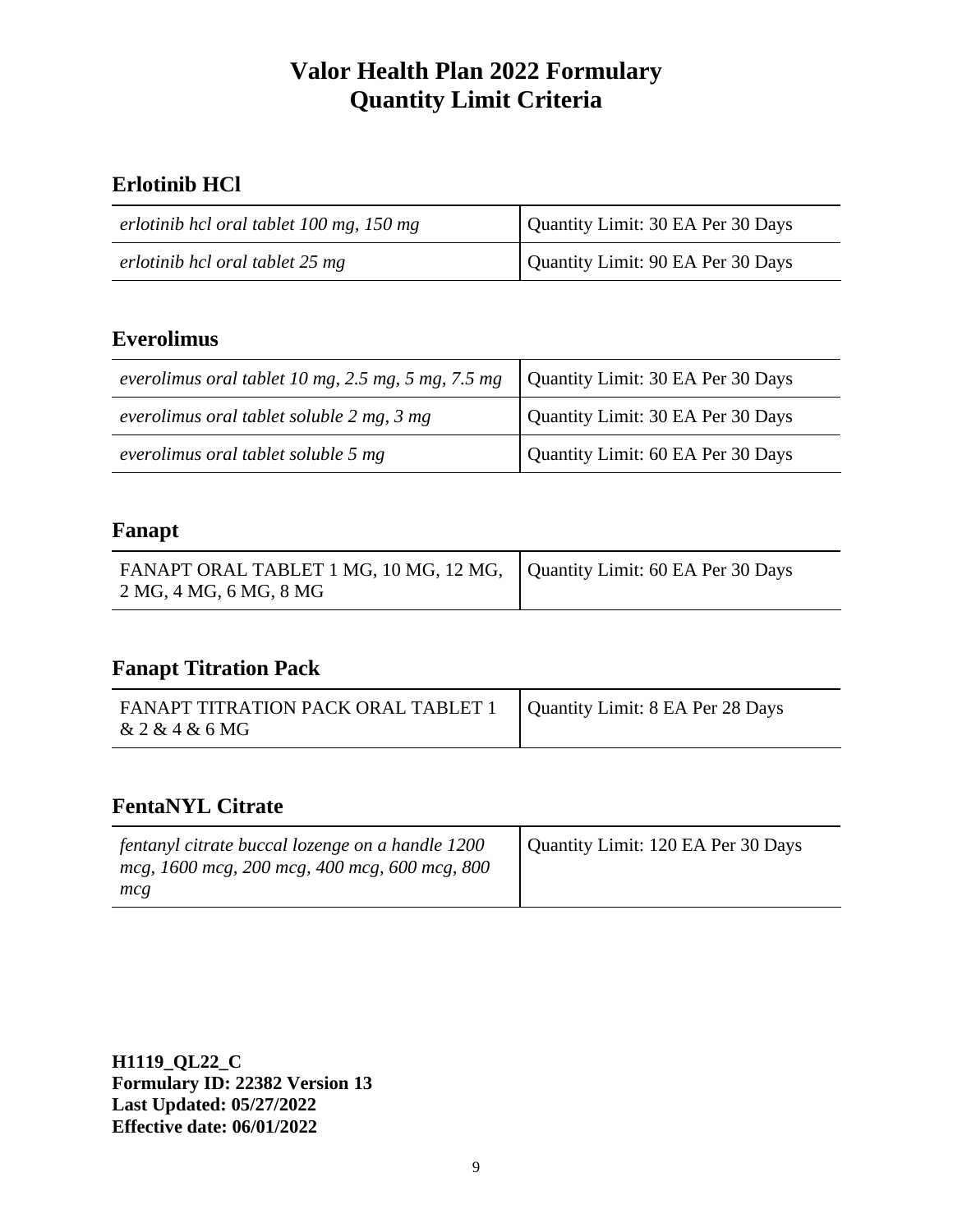### **FentaNYL**

| <i>fentanyl transdermal patch 72 hour 100 mcg/hr, 12</i>   Quantity Limit: 10 EA Per 30 Days |  |
|----------------------------------------------------------------------------------------------|--|
| $mcg/hr$ , 25 mcg/hr, 37.5 mcg/hr, 50 mcg/hr, 62.5                                           |  |
| $mcg/hr$ , 75 mcg/hr, 87.5 mcg/hr                                                            |  |

#### **Fetzima**

| FETZIMA ORAL CAPSULE EXTENDED            | Quantity Limit: 30 EA Per 30 Days |
|------------------------------------------|-----------------------------------|
| RELEASE 24 HOUR 120 MG, 20 MG, 40 MG, 80 |                                   |
| MG                                       |                                   |

## **Fetzima Titration**

| FETZIMA TITRATION ORAL CAPSULE ER 24   Quantity Limit: 28 EA Per 28 Days |  |
|--------------------------------------------------------------------------|--|
| HOUR THERAPY PACK 20 & 40 MG                                             |  |

## **FLUoxetine HCl**

| fluoxetine hcl oral tablet 60 mg | Quantity Limit: 30 EA Per 30 Days |
|----------------------------------|-----------------------------------|

## **Fycompa**

| FYCOMPA ORAL SUSPENSION 0.5 MG/ML                           | Quantity Limit: 720 ML Per 30 Days |
|-------------------------------------------------------------|------------------------------------|
| FYCOMPA ORAL TABLET 10 MG, 12 MG, 2<br>MG, 4 MG, 6 MG, 8 MG | Quantity Limit: 30 EA Per 30 Days  |

### **Granisetron HCl**

| granisetron hcl oral tablet 1 mg | Quantity Limit: 60 EA Per 30 Days |
|----------------------------------|-----------------------------------|
|                                  |                                   |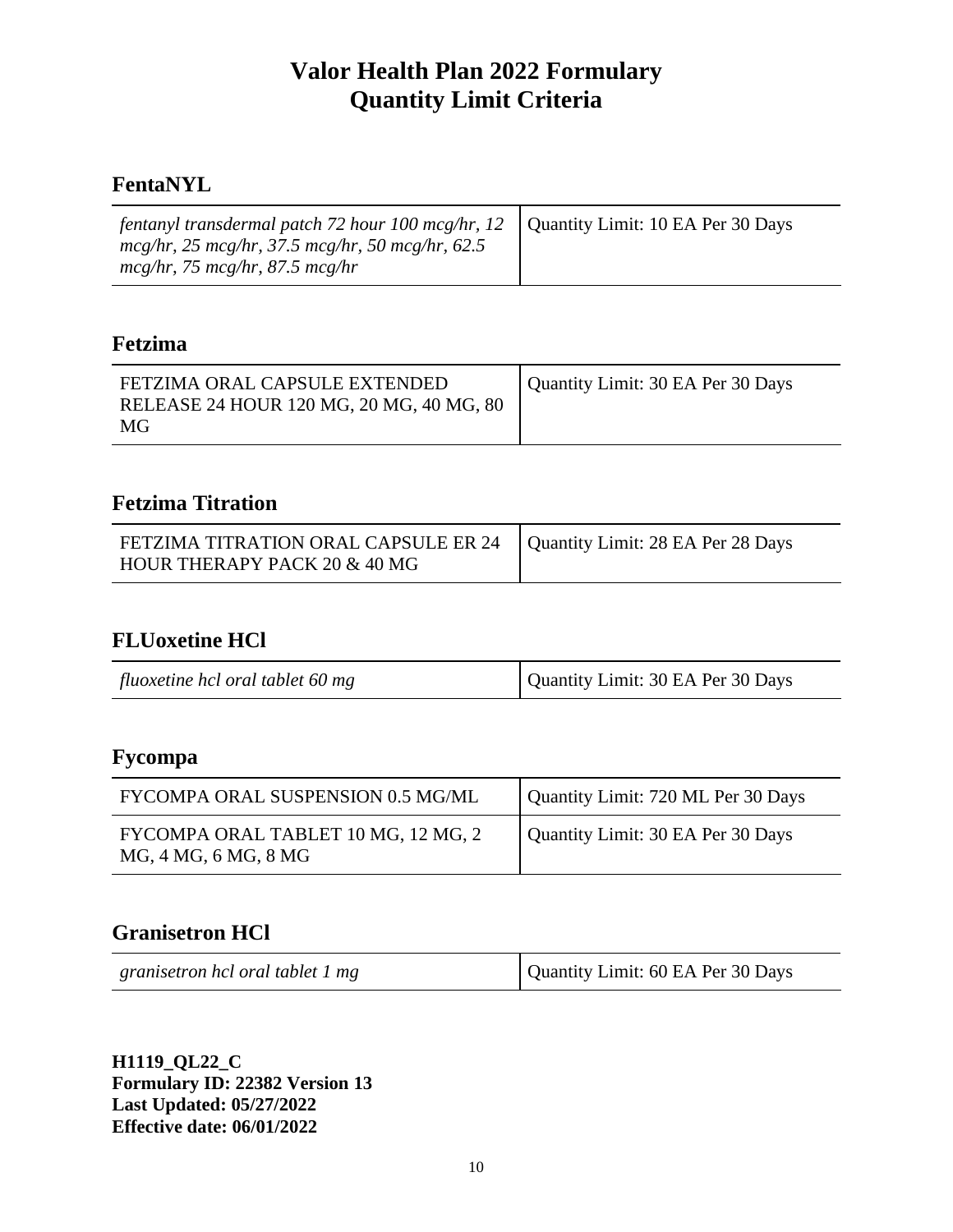## **Iclusig**

| ICLUSIG ORAL TABLET 10 MG, 15 MG, 30<br>MG, 45 MG | Quantity Limit: 30 EA Per 30 Days |
|---------------------------------------------------|-----------------------------------|
|                                                   |                                   |

#### **IDHIFA**

| <b>IDHIFA ORAL TABLET 100 MG</b> | Quantity Limit: 30 EA Per 30 Days |
|----------------------------------|-----------------------------------|
| IDHIFA ORAL TABLET 50 MG         | Quantity Limit: 60 EA Per 30 Days |

## **Imatinib Mesylate**

| imatinib mesylate oral tablet 100 mg | Quantity Limit: 90 EA Per 30 Days |
|--------------------------------------|-----------------------------------|
| imatinib mesylate oral tablet 400 mg | Quantity Limit: 60 EA Per 30 Days |

### **Inlyta**

| <b>INLYTA ORAL TABLET 1 MG</b> | Quantity Limit: 180 EA Per 30 Days |
|--------------------------------|------------------------------------|
| INLYTA ORAL TABLET 5 MG        | Quantity Limit: 60 EA Per 30 Days  |

## **Invega Hafyera**

| <b>INVEGA HAFYERA INTRAMUSCULAR</b><br><b>SUSPENSION PREFILLED SYRINGE 1092</b><br>MG/3.5ML | Quantity Limit: 3.5 ML Per 180 Days |
|---------------------------------------------------------------------------------------------|-------------------------------------|
| INVEGA HAFYERA INTRAMUSCULAR<br><b>SUSPENSION PREFILLED SYRINGE 1560</b><br>$MG/5MI$ .      | Quantity Limit: 5 ML Per 180 Days   |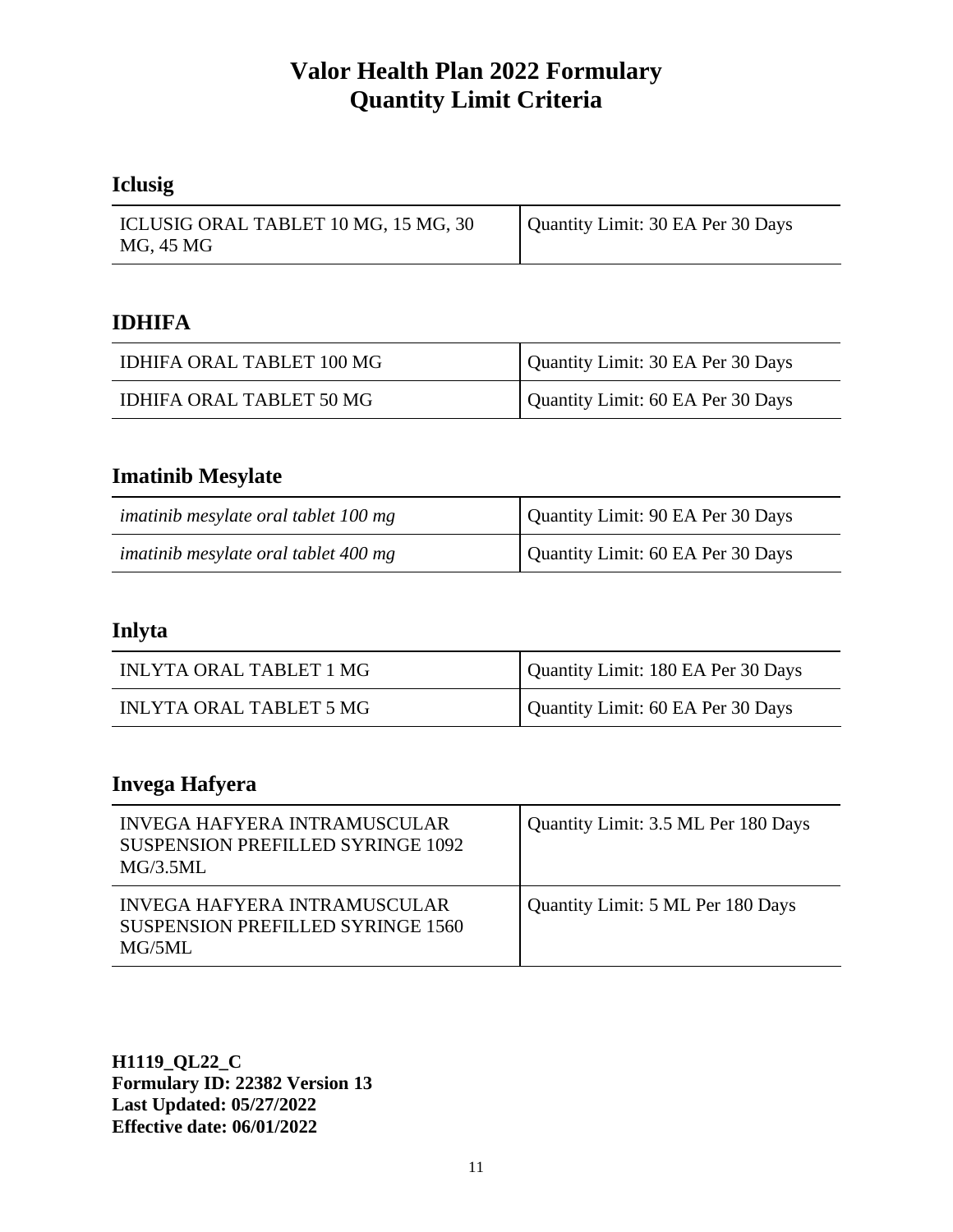## **Invega Sustenna**

| <b>INVEGA SUSTENNA INTRAMUSCULAR</b><br><b>SUSPENSION PREFILLED SYRINGE 117</b><br>MG/0.75ML | Quantity Limit: 0.75 ML Per 28 Days |
|----------------------------------------------------------------------------------------------|-------------------------------------|
| INVEGA SUSTENNA INTRAMUSCULAR<br><b>SUSPENSION PREFILLED SYRINGE 156</b><br>MG/ML            | Quantity Limit: 1 ML Per 28 Days    |
| INVEGA SUSTENNA INTRAMUSCULAR<br><b>SUSPENSION PREFILLED SYRINGE 234</b><br>MG/1.5ML         | Quantity Limit: 1.5 ML Per 28 Days  |
| INVEGA SUSTENNA INTRAMUSCULAR<br><b>SUSPENSION PREFILLED SYRINGE 39</b><br>MG/0.25ML         | Quantity Limit: 0.25 ML Per 28 Days |
| <b>INVEGA SUSTENNA INTRAMUSCULAR</b><br><b>SUSPENSION PREFILLED SYRINGE 78</b><br>MG/0.5ML   | Quantity Limit: 0.5 ML Per 28 Days  |

## **Invega Trinza**

| INVEGA TRINZA INTRAMUSCULAR<br><b>SUSPENSION PREFILLED SYRINGE 273</b><br><b>MG/0.88ML</b> | Quantity Limit: 0.88 ML Per 90 Days |
|--------------------------------------------------------------------------------------------|-------------------------------------|
| INVEGA TRINZA INTRAMUSCULAR<br>SUSPENSION PREFILLED SYRINGE 410<br>MG/1.32ML               | Quantity Limit: 1.32 ML Per 90 Days |
| INVEGA TRINZA INTRAMUSCULAR<br><b>SUSPENSION PREFILLED SYRINGE 546</b><br>MG/1.75ML        | Quantity Limit: 1.75 ML Per 90 Days |
| INVEGA TRINZA INTRAMUSCULAR<br><b>SUSPENSION PREFILLED SYRINGE 819</b><br>$MG/2.63MI$ .    | Quantity Limit: 2.63 ML Per 90 Days |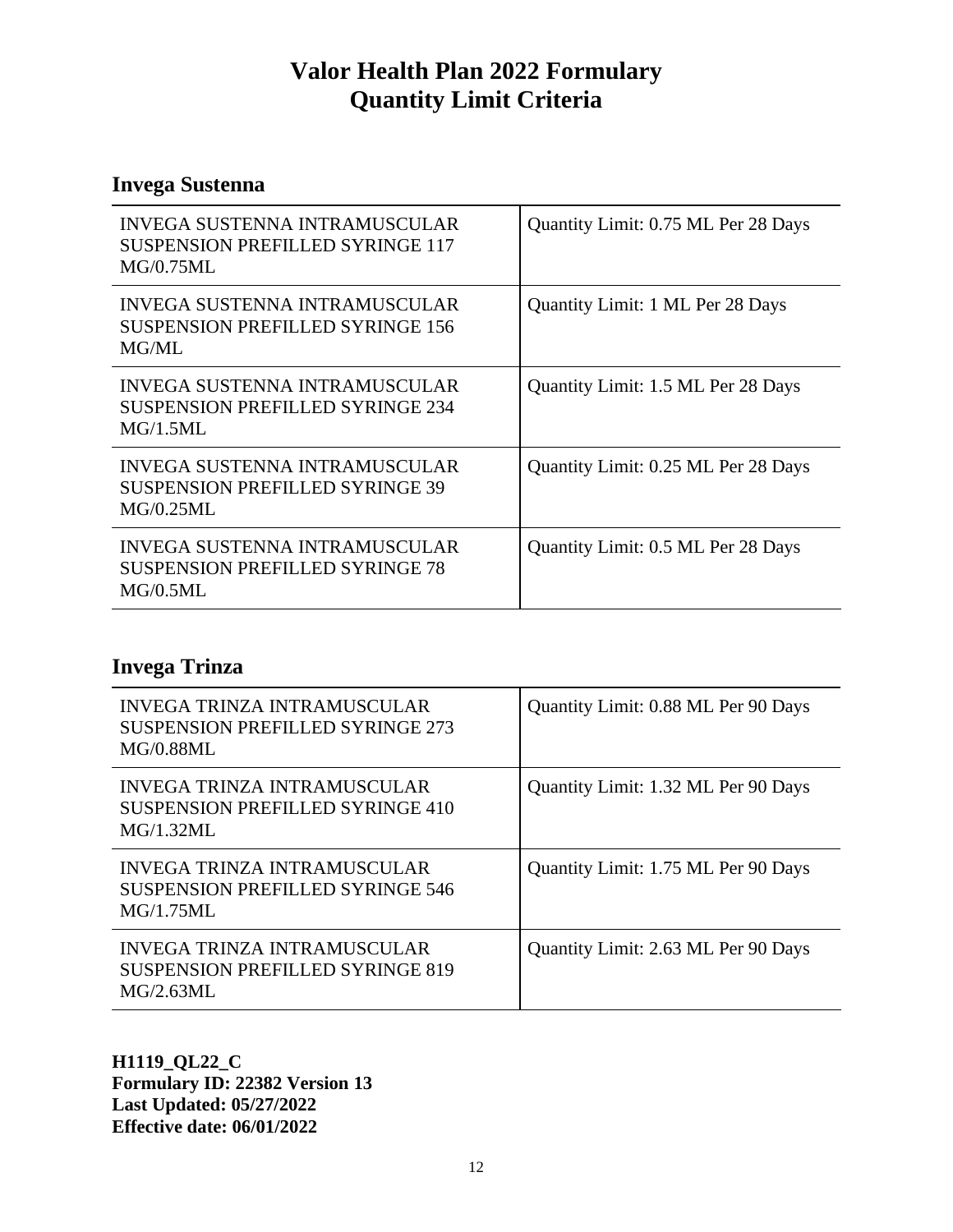## **Isturisa**

| ISTURISA ORAL TABLET 1 MG        | Quantity Limit: 240 EA Per 30 Days |
|----------------------------------|------------------------------------|
| ISTURISA ORAL TABLET 10 MG, 5 MG | Quantity Limit: 180 EA Per 30 Days |

#### **Jakafi**

| JAKAFI ORAL TABLET 10 MG, 15 MG, 20 MG, Quantity Limit: 60 EA Per 30 Days |  |
|---------------------------------------------------------------------------|--|
| 25 MG, 5 MG                                                               |  |

## **Janumet**

| JANUMET ORAL TABLET 50-1000 MG, 50-500   Quantity Limit: 60 EA Per 30 Days<br>MG |  |  |
|----------------------------------------------------------------------------------|--|--|
|----------------------------------------------------------------------------------|--|--|

## **Janumet XR**

| JANUMET XR ORAL TABLET EXTENDED<br>RELEASE 24 HOUR 100-1000 MG           | Quantity Limit: 30 EA Per 30 Days |
|--------------------------------------------------------------------------|-----------------------------------|
| JANUMET XR ORAL TABLET EXTENDED<br>RELEASE 24 HOUR 50-1000 MG, 50-500 MG | Quantity Limit: 60 EA Per 30 Days |

### **Januvia**

| JANUVIA ORAL TABLET 100 MG, 25 MG, 50<br>MG | Quantity Limit: 30 EA Per 30 Days |
|---------------------------------------------|-----------------------------------|
|---------------------------------------------|-----------------------------------|

### **Korlym**

| KORLYM ORAL TABLET 300 MG | Quantity Limit: 120 EA Per 30 Days |
|---------------------------|------------------------------------|
|---------------------------|------------------------------------|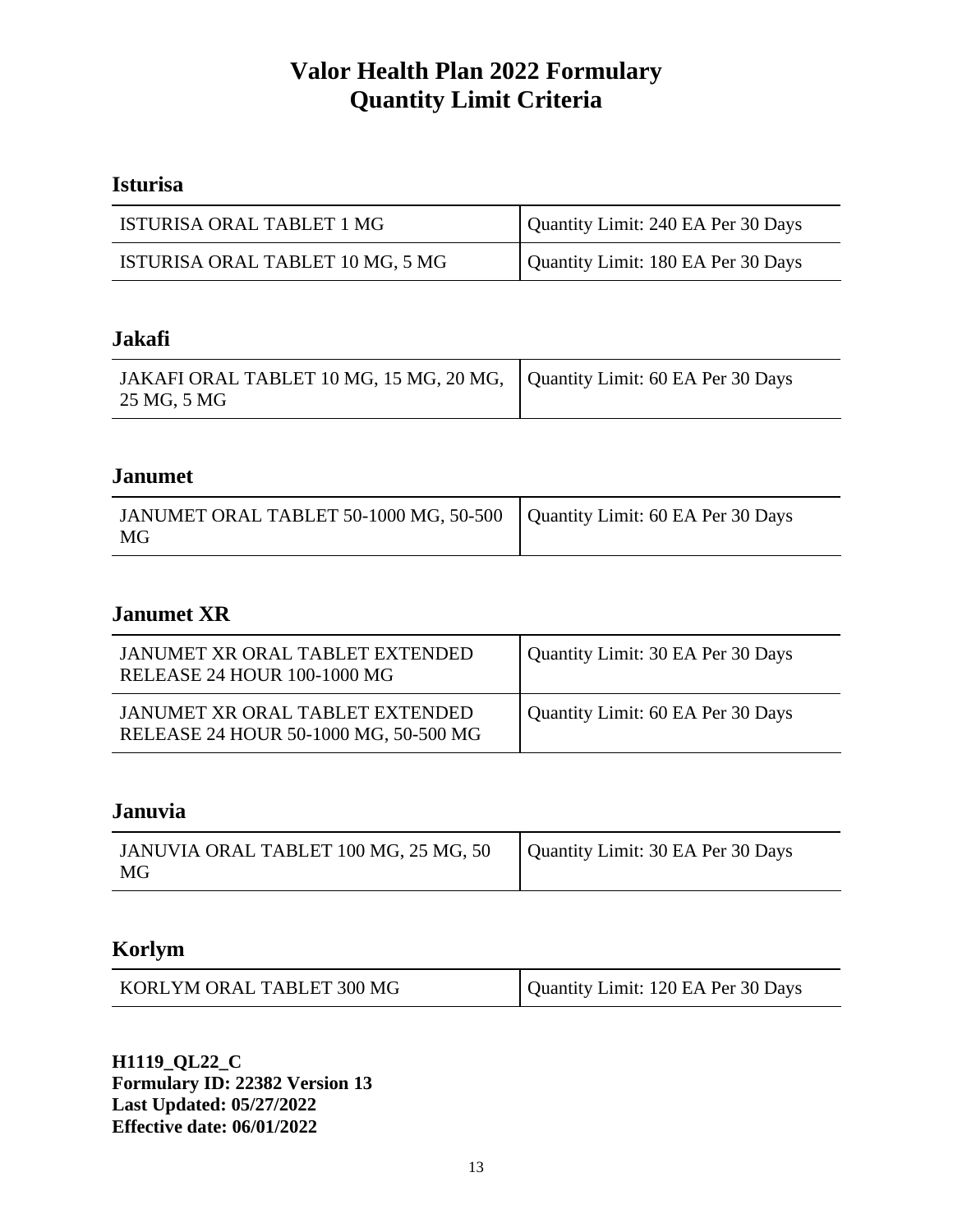## **Lacosamide**

| <i>lacosamide oral tablet 100 mg, 150 mg, 200 mg, 50</i>   Quantity Limit: 60 EA Per 30 Days |  |
|----------------------------------------------------------------------------------------------|--|
| mg                                                                                           |  |

### **Lapatinib Ditosylate**

| lapatinib ditosylate oral tablet 250 mg | Quantity Limit: 180 EA Per 30 Days |
|-----------------------------------------|------------------------------------|
|-----------------------------------------|------------------------------------|

#### **Latuda**

| LATUDA ORAL TABLET 120 MG, 20 MG, 40<br>MG, 60 MG | Quantity Limit: 30 EA Per 30 Days |
|---------------------------------------------------|-----------------------------------|
| LATUDA ORAL TABLET 80 MG                          | Quantity Limit: 60 EA Per 30 Days |

## **Lidocaine**

| lidocaine external ointment $5\%$ | Quantity Limit: 50 GM Per 30 Days |
|-----------------------------------|-----------------------------------|
| lidocaine external patch $5\%$    | Quantity Limit: 90 EA Per 30 Days |

## **Lidocaine HCl**

| Quantity Limit: 50 ML Per 30 Days<br>lidocaine hcl external solution 4 $\%$ |
|-----------------------------------------------------------------------------|
|-----------------------------------------------------------------------------|

## **Lidocaine-Prilocaine**

| lidocaine-prilocaine external cream $2.5$ -2.5 $\%$ | Quantity Limit: 30 GM Per 30 Days |
|-----------------------------------------------------|-----------------------------------|
|-----------------------------------------------------|-----------------------------------|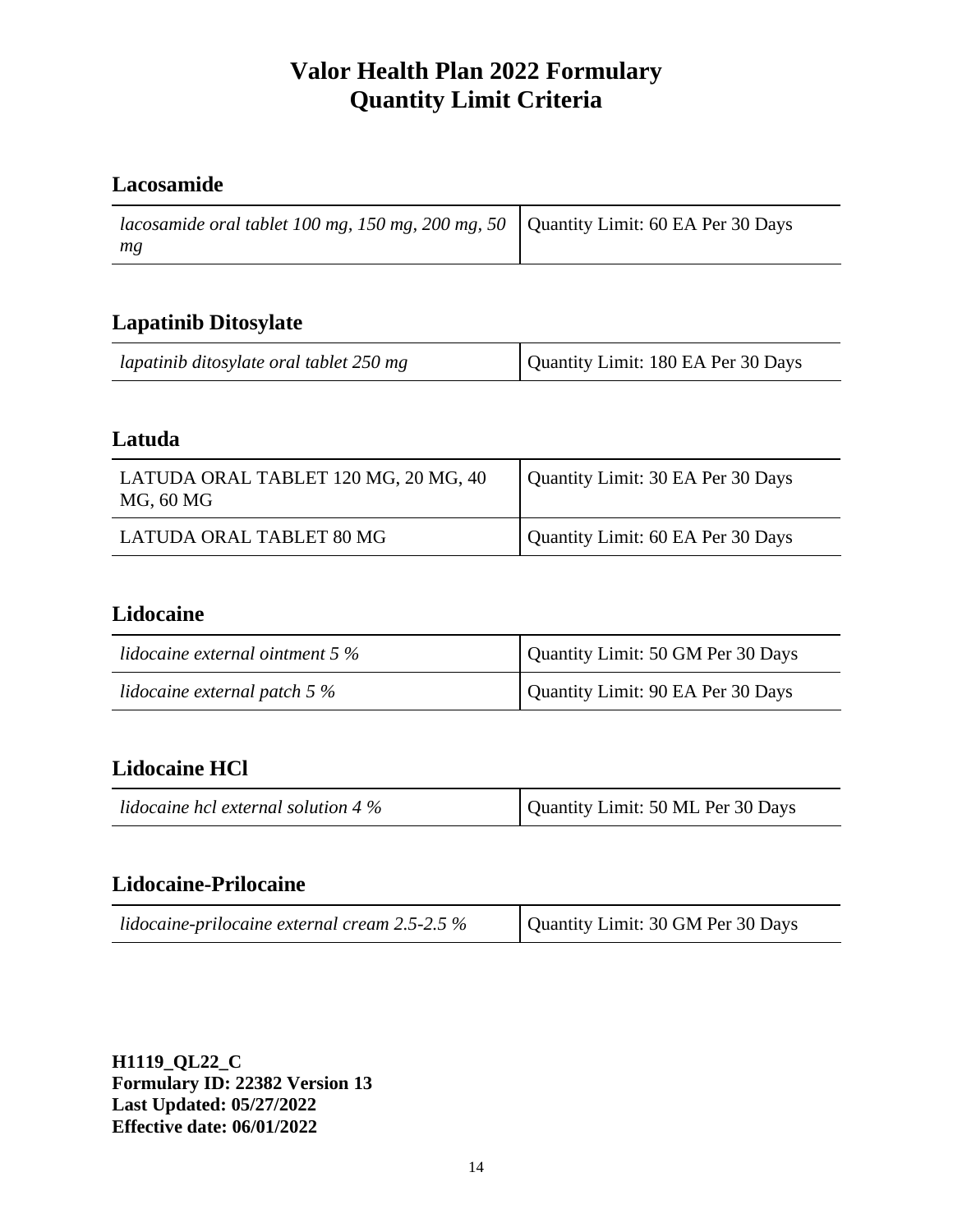## **Lupkynis**

| LUPKYNIS ORAL CAPSULE 7.9 MG | Quantity Limit: 180 EA Per 30 Days |
|------------------------------|------------------------------------|
|------------------------------|------------------------------------|

## **Lybalvi**

| LYBALVI ORAL TABLET 10-10 MG, 15-10 MG, Quantity Limit: 30 EA Per 30 Days |  |
|---------------------------------------------------------------------------|--|
| 20-10 MG, 5-10 MG                                                         |  |

### **Marplan**

| MARPLAN ORAL TABLET 10 MG | Quantity Limit: 180 EA Per 30 Days |
|---------------------------|------------------------------------|
|                           |                                    |

### **Modafinil**

| modafinil oral tablet 100 mg | Quantity Limit: 30 EA Per 30 Days |
|------------------------------|-----------------------------------|
| modafinil oral tablet 200 mg | Quantity Limit: 60 EA Per 30 Days |

## **Naratriptan HCl**

| Quantity Limit: 9 EA Per 30 Days<br>naratriptan hcl oral tablet 1 mg, 2.5 mg |  |
|------------------------------------------------------------------------------|--|
|------------------------------------------------------------------------------|--|

## **Nayzilam**

| NAYZILAM NASAL SOLUTION 5 MG/0.1ML | Quantity Limit: 10 EA Per 30 Days |
|------------------------------------|-----------------------------------|
|------------------------------------|-----------------------------------|

#### **Nerlynx**

| NERLYNX ORAL TABLET 40 MG | Quantity Limit: 180 EA Per 30 Days |
|---------------------------|------------------------------------|
|---------------------------|------------------------------------|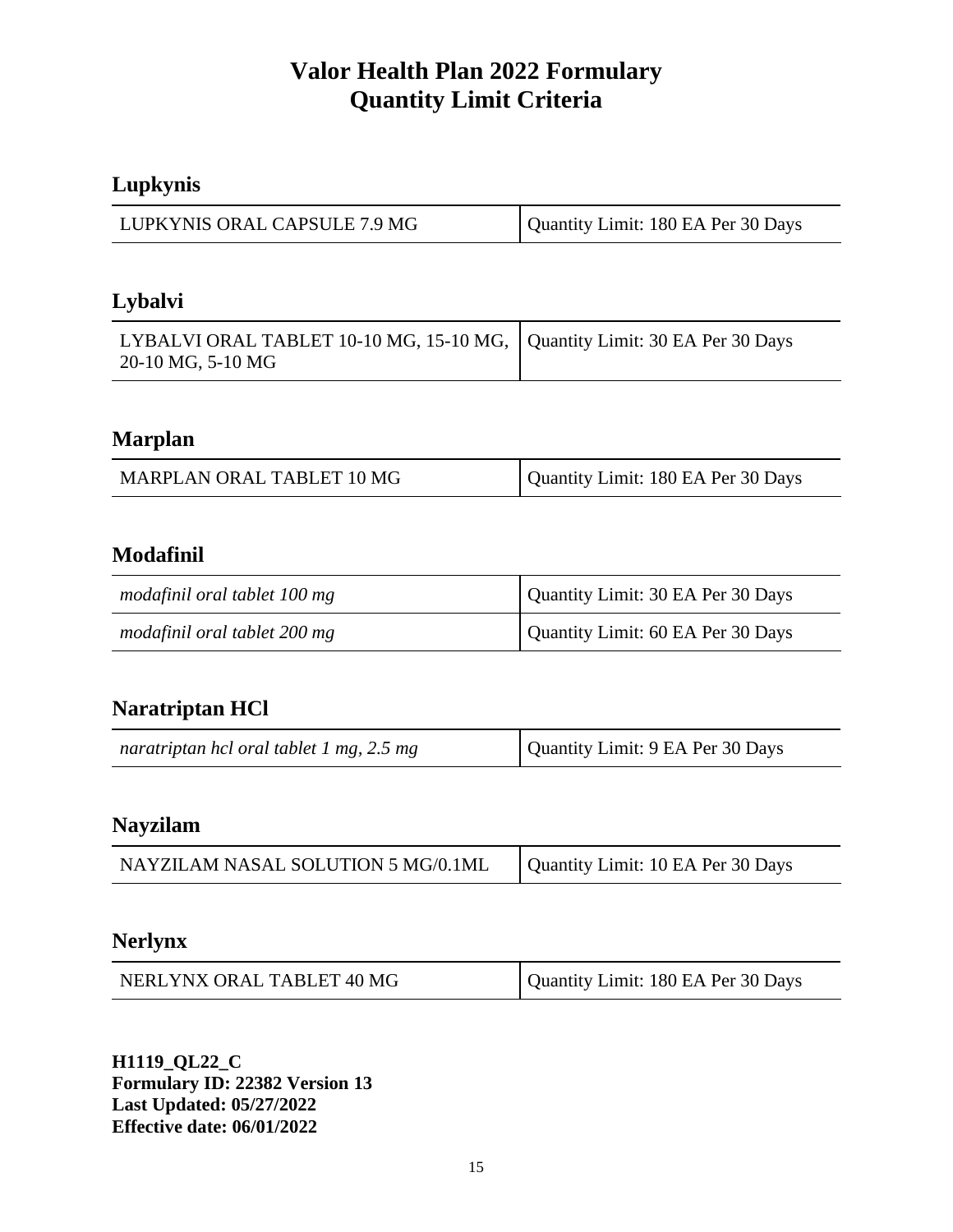### **NexAVAR**

| NEXAVAR ORAL TABLET 200 MG | Quantity Limit: 120 EA Per 30 Days |
|----------------------------|------------------------------------|

#### **Nilutamide**

| nilutamide oral tablet 150 mg | Quantity Limit: 60 EA Per 30 Days |
|-------------------------------|-----------------------------------|
|-------------------------------|-----------------------------------|

#### **Nubeqa**

| NUBEQA ORAL TABLET 300 MG | Quantity Limit: 120 EA Per 30 Days |
|---------------------------|------------------------------------|
|---------------------------|------------------------------------|

## **OLANZapine**

| olanzapine intramuscular solution reconstituted 10<br>mg               | Quantity Limit: 30 EA Per 30 Days |
|------------------------------------------------------------------------|-----------------------------------|
| olanzapine oral tablet 10 mg, 15 mg, 2.5 mg, 20 mg,<br>5 <sub>mg</sub> | Quantity Limit: 30 EA Per 30 Days |
| <i>olanzapine oral tablet 7.5 mg</i>                                   | Quantity Limit: 60 EA Per 30 Days |
| olanzapine oral tablet dispersible $10$ mg, $15$ mg, $20$<br>mg, 5 mg  | Quantity Limit: 30 EA Per 30 Days |

## **Opsumit**

| Quantity Limit: 30 EA Per 30 Days<br>OPSUMIT ORAL TABLET 10 MG |
|----------------------------------------------------------------|
|----------------------------------------------------------------|

#### **Oxtellar XR**

| OXTELLAR XR ORAL TABLET EXTENDED | Quantity Limit: 480 EA Per 30 Days |
|----------------------------------|------------------------------------|
| RELEASE 24 HOUR 150 MG           |                                    |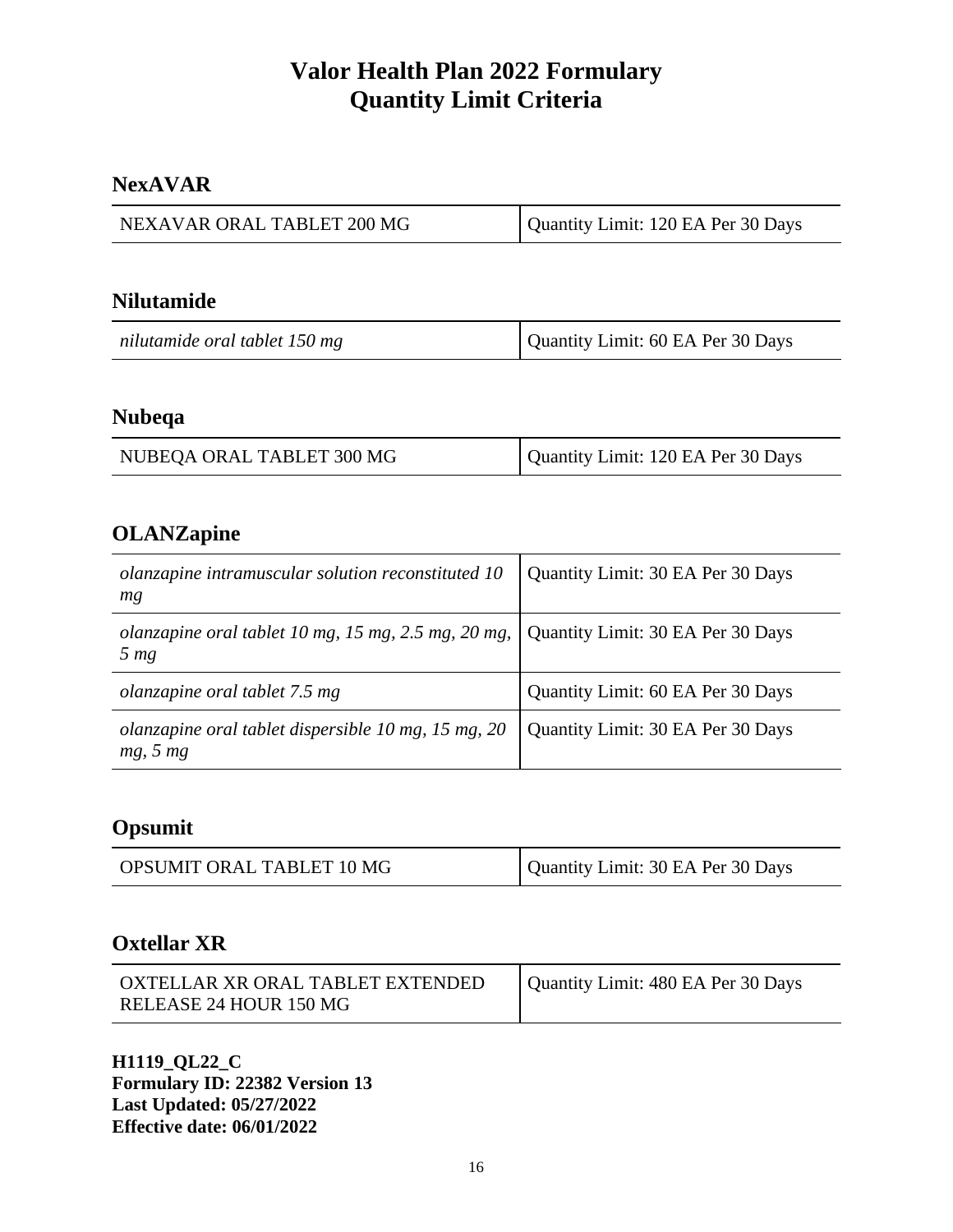## **Oxtellar XR**

| OXTELLAR XR ORAL TABLET EXTENDED<br>RELEASE 24 HOUR 300 MG | Quantity Limit: 240 EA Per 30 Days |
|------------------------------------------------------------|------------------------------------|
| OXTELLAR XR ORAL TABLET EXTENDED<br>RELEASE 24 HOUR 600 MG | Quantity Limit: 120 EA Per 30 Days |

## **Paliperidone ER**

| paliperidone er oral tablet extended release 24 hour   Quantity Limit: 30 EA Per 30 Days<br>$1.5 \, mg, \, 3 \, mg, \, 9 \, mg$ |  |
|---------------------------------------------------------------------------------------------------------------------------------|--|
| paliperidone er oral tablet extended release 24 hour   Quantity Limit: 60 EA Per 30 Days<br>6 <sub>mg</sub>                     |  |

## **PARoxetine HCl**

| paroxetine hcl oral suspension 10 mg/5ml | Quantity Limit: 900 ML Per 30 Days |
|------------------------------------------|------------------------------------|
|                                          |                                    |

## **Perseris**

| PERSERIS SUBCUTANEOUS PREFILLED | Quantity Limit: 1 EA Per 30 Days |
|---------------------------------|----------------------------------|
| SYRINGE 120 MG, 90 MG           |                                  |

### **Pregabalin**

| pregabalin oral capsule 100 mg, 150 mg, 200 mg,<br>$25 \, mg, 50 \, mg, 75 \, mg$ | Quantity Limit: 90 EA Per 30 Days  |
|-----------------------------------------------------------------------------------|------------------------------------|
| pregabalin oral capsule 225 mg, 300 mg                                            | Quantity Limit: 60 EA Per 30 Days  |
| pregabalin oral solution 20 mg/ml                                                 | Quantity Limit: 900 ML Per 30 Days |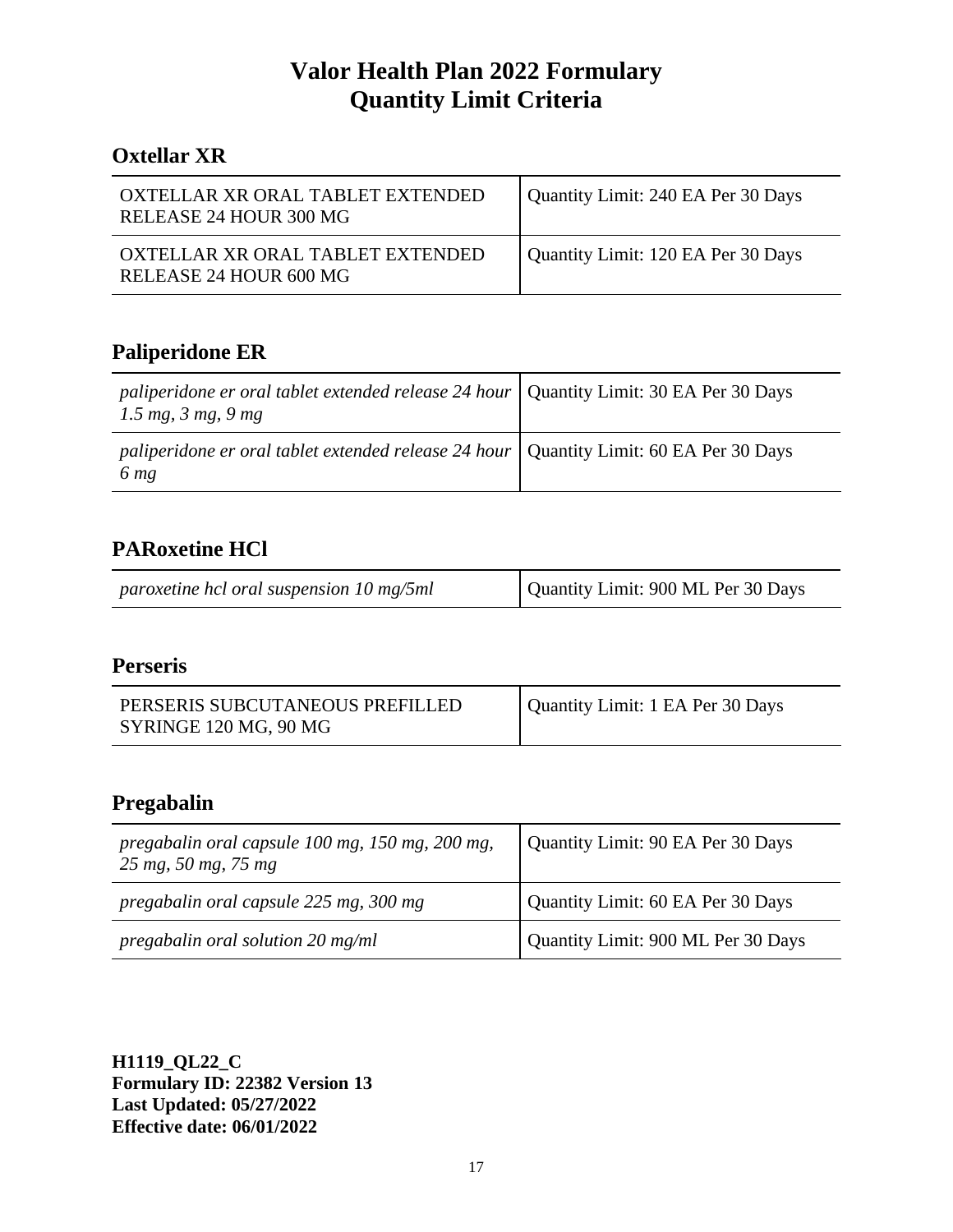## **Prevymis**

| PREVYMIS ORAL TABLET 240 MG, 480 MG | Quantity Limit: 28 EA Per 28 Days |
|-------------------------------------|-----------------------------------|
|-------------------------------------|-----------------------------------|

#### **Promacta**

| PROMACTA ORAL PACKET 12.5 MG        | Quantity Limit: 360 EA Per 30 Days |
|-------------------------------------|------------------------------------|
| PROMACTA ORAL PACKET 25 MG          | Quantity Limit: 180 EA Per 30 Days |
| PROMACTA ORAL TABLET 12.5 MG, 25 MG | Quantity Limit: 30 EA Per 30 Days  |
| PROMACTA ORAL TABLET 50 MG, 75 MG   | Quantity Limit: 60 EA Per 30 Days  |

## **Pyrukynd**

| PYRUKYND ORAL TABLET 20 MG, 5 MG, 50   Quantity Limit: 56 EA Per 28 Days<br>MG |  |
|--------------------------------------------------------------------------------|--|

## **Pyrukynd Taper Pack**

| PYRUKYND TAPER PACK ORAL TABLET<br>THERAPY PACK 5 MG                                           | Quantity Limit: 7 EA Per 7 Days   |
|------------------------------------------------------------------------------------------------|-----------------------------------|
| PYRUKYND TAPER PACK ORAL TABLET<br>THERAPY PACK 7 X 20 MG & 7 X 5 MG, 7 X 50<br>MG & 7 X 20 MG | Quantity Limit: 14 EA Per 14 Days |

## **QUEtiapine Fumarate ER**

| quetiapine fumarate er oral tablet extended release<br>24 hour 150 mg, 200 mg        | Quantity Limit: 30 EA Per 30 Days |
|--------------------------------------------------------------------------------------|-----------------------------------|
| quetiapine fumarate er oral tablet extended release<br>24 hour 300 mg, 400 mg, 50 mg | Quantity Limit: 60 EA Per 30 Days |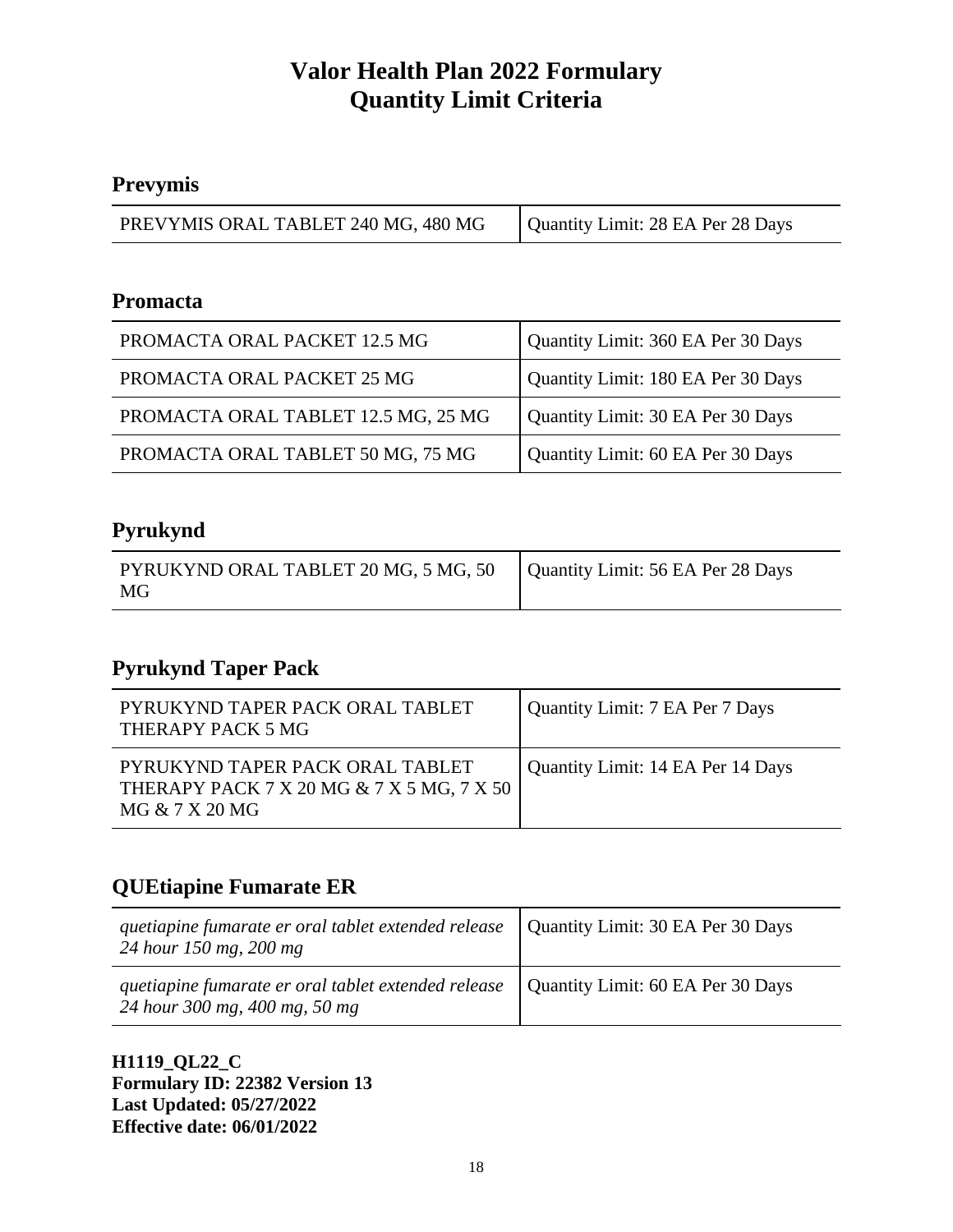## **QUEtiapine Fumarate**

| quetiapine fumarate oral tablet 100 mg, 200 mg, 25   Quantity Limit: 60 EA Per 30 Days |  |
|----------------------------------------------------------------------------------------|--|
| mg, 300 mg, 400 mg, 50 mg                                                              |  |

## **Ramelteon**

| ramelteon oral tablet 8 mg | Quantity Limit: 30 EA Per 30 Days |
|----------------------------|-----------------------------------|
|----------------------------|-----------------------------------|

L.

#### **Restasis MultiDose**

| RESTASIS MULTIDOSE OPHTHALMIC<br><b>EMULSION 0.05 %</b> | Quantity Limit: 60 ML Per 30 Days |
|---------------------------------------------------------|-----------------------------------|
|---------------------------------------------------------|-----------------------------------|

#### **Restasis**

| <b>RESTASIS OPHTHALMIC EMULSION 0.05 %</b> | Quantity Limit: 60 EA Per 30 Days |
|--------------------------------------------|-----------------------------------|
|--------------------------------------------|-----------------------------------|

#### **Rexulti**

| REXULTI ORAL TABLET 0.25 MG, 0.5 MG, 1 | Quantity Limit: 30 EA Per 30 Days |
|----------------------------------------|-----------------------------------|
| MG, 2 MG, 3 MG, 4 MG                   |                                   |

#### **RisperDAL Consta**

#### **risperiDONE**

| risperidone oral solution $1 \text{ mg/ml}$                                             | Quantity Limit: 480 ML Per 30 Days |
|-----------------------------------------------------------------------------------------|------------------------------------|
| <b>H1119_QL22_C</b><br>$E_{\text{current}}$ $\mathbf{ID}$ , 22202 $V_{\text{error}}$ 12 |                                    |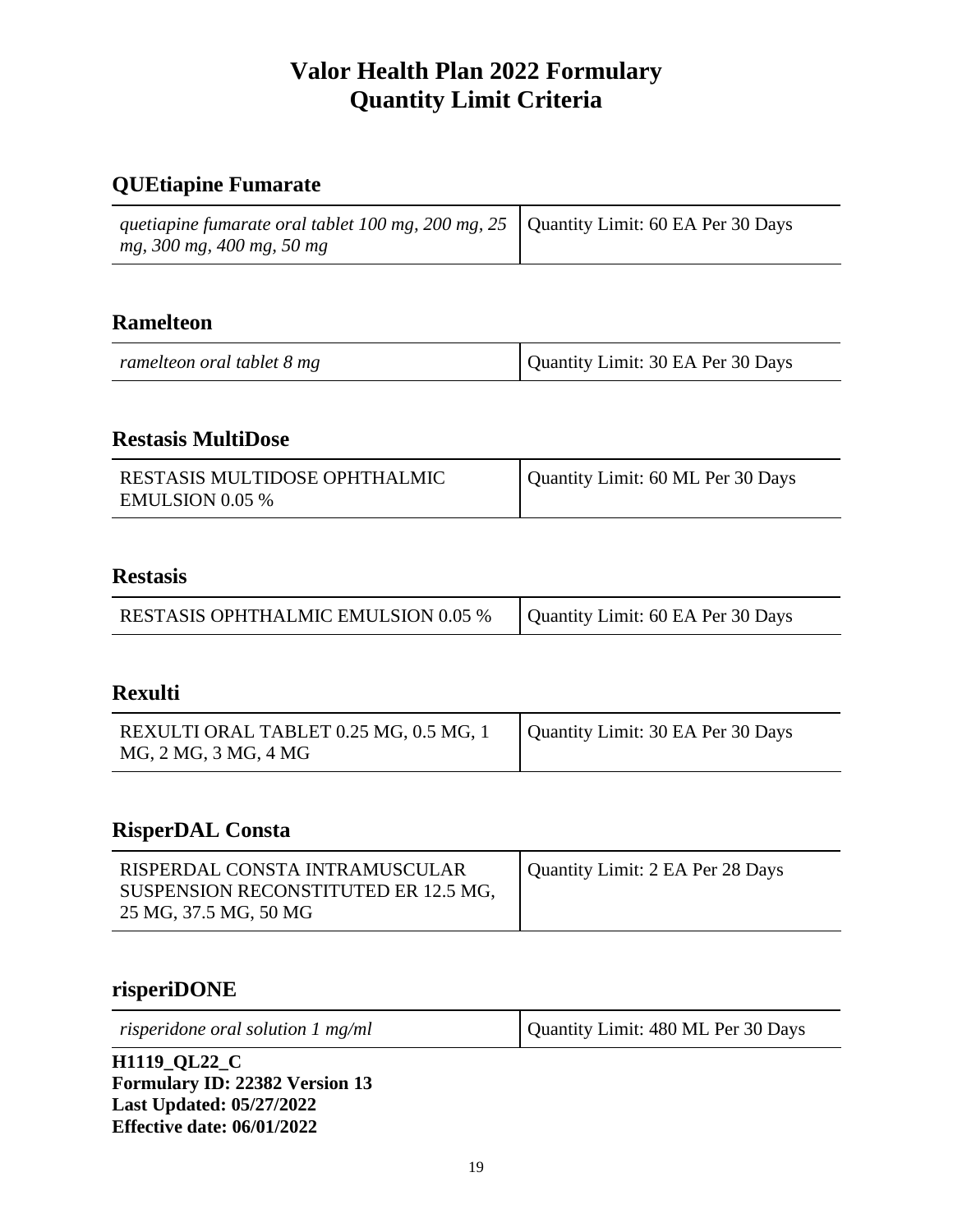#### **risperiDONE**

## **RisperiDONE**

| risperidone oral tablet 0.25 mg, 0.5 mg, 1 mg, 2 mg, $\vert$ Quantity Limit: 60 EA Per 30 Days<br>3 <sub>mg</sub> |                                    |
|-------------------------------------------------------------------------------------------------------------------|------------------------------------|
| risperidone oral tablet dispersible 0.25 mg, 0.5 mg, $\vert$<br>$1$ mg, $2$ mg, $3$ mg                            | Quantity Limit: 60 EA Per 30 Days  |
| risperidone oral tablet dispersible 4 mg                                                                          | Quantity Limit: 120 EA Per 30 Days |

### **Rivastigmine**

| rivastigmine transdermal patch 24 hour 13.3 | Quantity Limit: 30 EA Per 30 Days |
|---------------------------------------------|-----------------------------------|
| $mg/24hr$ , 4.6 mg/24hr, 9.5 mg/24hr        |                                   |

#### **Rizatriptan Benzoate**

| rizatriptan benzoate oral tablet 10 mg, 5 mg                                                         | Quantity Limit: 12 EA Per 30 Days |
|------------------------------------------------------------------------------------------------------|-----------------------------------|
| rizatriptan benzoate oral tablet dispersible 10 mg, $5 \mid$ Quantity Limit: 12 EA Per 30 Days<br>mg |                                   |

### **Rufinamide**

| rufinamide oral suspension 40 mg/ml   | Quantity Limit: 2400 ML Per 30 Days |
|---------------------------------------|-------------------------------------|
| rufinamide oral tablet 200 mg, 400 mg | Quantity Limit: 240 EA Per 30 Days  |

## **Rydapt**

| RYDAPT ORAL CAPSULE 25 MG | Quantity Limit: 240 EA Per 30 Days |
|---------------------------|------------------------------------|
|---------------------------|------------------------------------|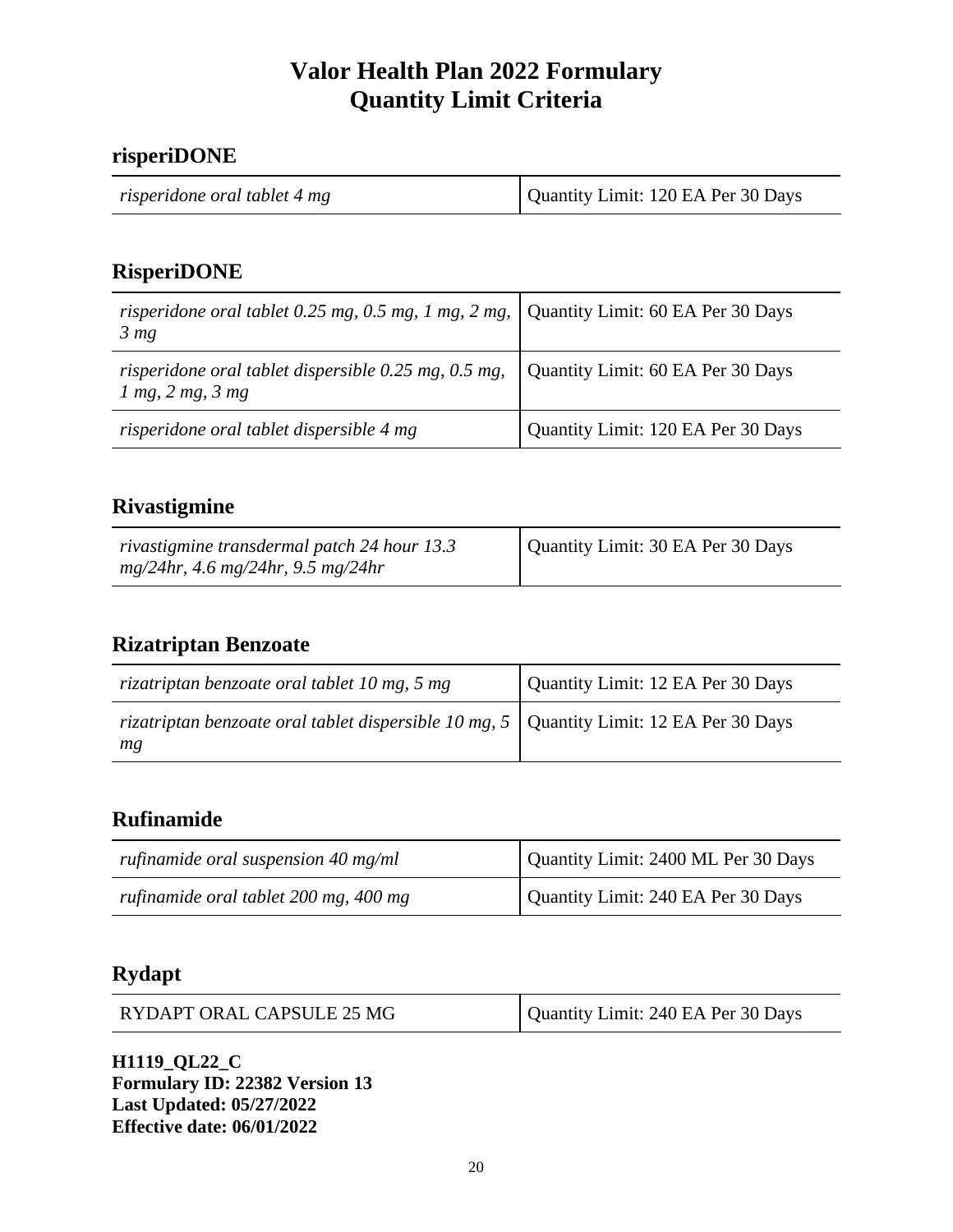### **Savella**

| SAVELLA ORAL TABLET 100 MG, 12.5 MG, 25   Quantity Limit: 60 EA Per 30 Days |  |
|-----------------------------------------------------------------------------|--|
| MG, 50 MG                                                                   |  |

## **Savella Titration Pack**

| SAVELLA TITRATION PACK ORAL 12.5 & 25   Quantity Limit: 55 EA Per 28 Days<br>& 50 MG |  |
|--------------------------------------------------------------------------------------|--|
|--------------------------------------------------------------------------------------|--|

## **Scemblix**

| <b>SCEMBLIX ORAL TABLET 20 MG</b> | Quantity Limit: 60 EA Per 30 Days  |
|-----------------------------------|------------------------------------|
| SCEMBLIX ORAL TABLET 40 MG        | Quantity Limit: 300 EA Per 30 Days |

## **Signifor**

| SIGNIFOR SUBCUTANEOUS SOLUTION 0.3 | Quantity Limit: 60 ML Per 30 Days |
|------------------------------------|-----------------------------------|
| MG/ML, 0.6 MG/ML, 0.9 MG/ML        |                                   |

## **Sildenafil Citrate**

| sildenafil citrate oral tablet 20 mg | Quantity Limit: 90 EA Per 30 Days |
|--------------------------------------|-----------------------------------|

#### **Soliqua**

| SOLIQUA SUBCUTANEOUS SOLUTION PEN- Quantity Limit: 18 ML Per 30 Days |  |
|----------------------------------------------------------------------|--|
| INJECTOR 100-33 UNT-MCG/ML                                           |  |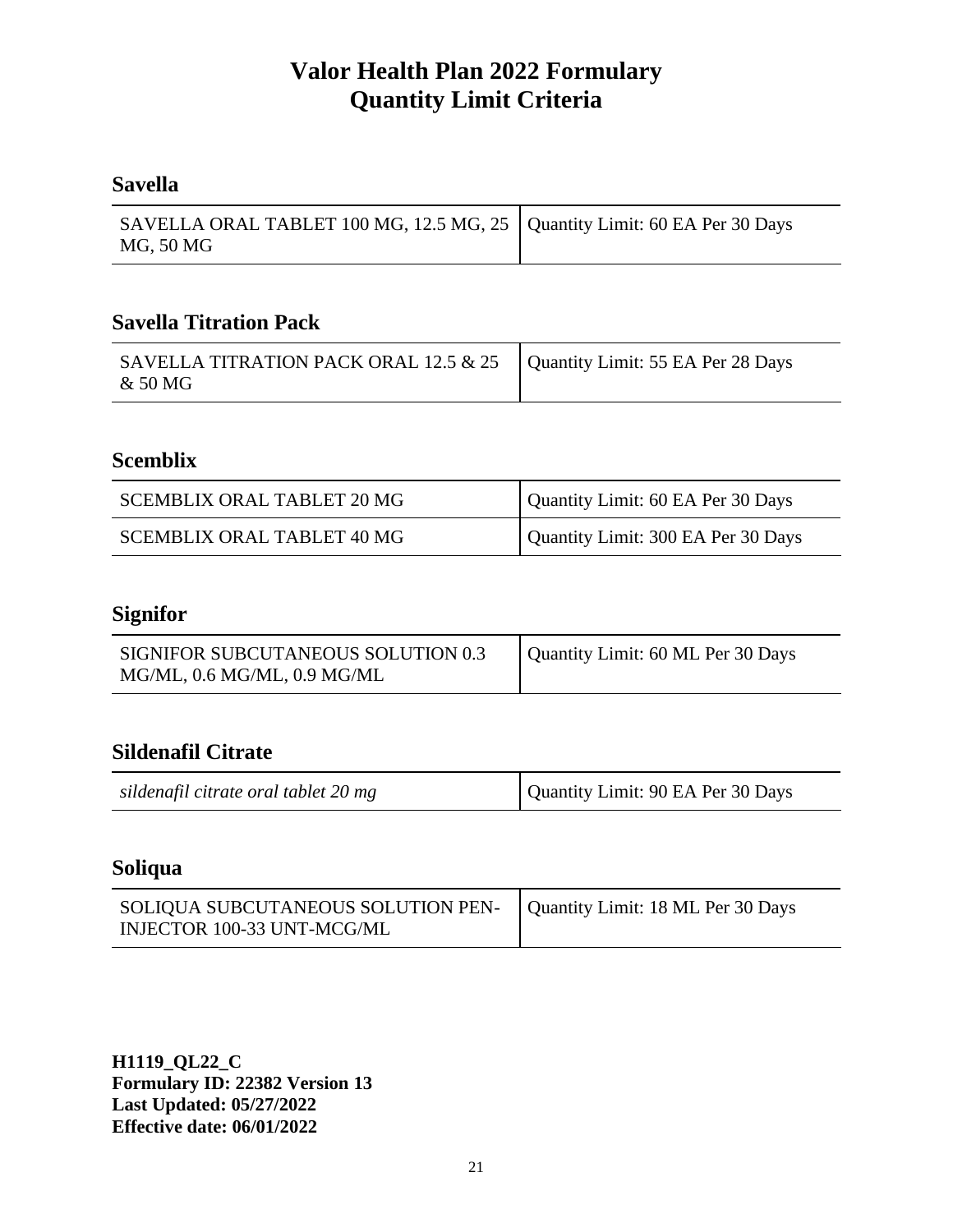# **Spritam**

| SPRITAM ORAL TABLET DISINTEGRATING<br>SOLUBLE 1000 MG                | Quantity Limit: 90 EA Per 30 Days  |
|----------------------------------------------------------------------|------------------------------------|
| SPRITAM ORAL TABLET DISINTEGRATING<br>SOLUBLE 250 MG, 500 MG, 750 MG | Quantity Limit: 120 EA Per 30 Days |

## **Sprycel**

| SPRYCEL ORAL TABLET 100 MG, 50 MG, 70<br>MG, 80 MG | Quantity Limit: 60 EA Per 30 Days |
|----------------------------------------------------|-----------------------------------|
| SPRYCEL ORAL TABLET 140 MG                         | Quantity Limit: 30 EA Per 30 Days |
| SPRYCEL ORAL TABLET 20 MG                          | Quantity Limit: 90 EA Per 30 Days |

## **SUMAtriptan Succinate**

| sumatriptan succinate oral tablet 100 mg, 25 mg, 50   Quantity Limit: 9 EA Per 30 Days |  |
|----------------------------------------------------------------------------------------|--|
| mg                                                                                     |  |

## **Sunosi**

## **Sympazan**

| SYMPAZAN ORAL FILM 10 MG, 20 MG, 5 MG   Quantity Limit: 60 EA Per 30 Days |
|---------------------------------------------------------------------------|
|---------------------------------------------------------------------------|

## **Synribo**

| SYNRIBO SUBCUTANEOUS SOLUTION | Quantity Limit: 28 EA Per 28 Days |
|-------------------------------|-----------------------------------|
| RECONSTITUTED 3.5 MG          |                                   |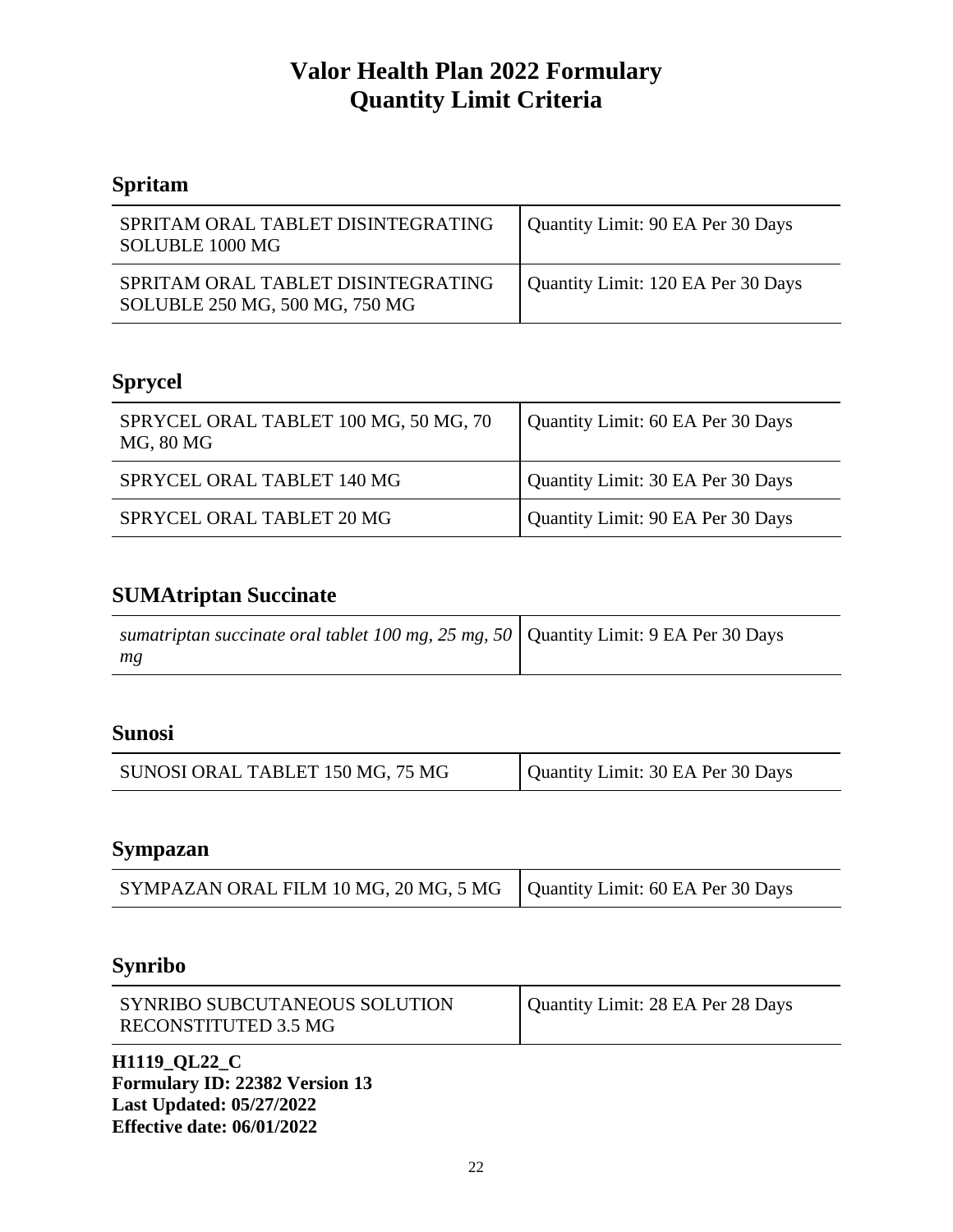## **Targretin**

| <b>TARGRETIN EXTERNAL GEL 1 %</b> | Quantity Limit: 60 GM Per 30 Days |
|-----------------------------------|-----------------------------------|

#### **Tasigna**

| TASIGNA ORAL CAPSULE 150 MG, 200 MG,<br>50 MG | Quantity Limit: 120 EA Per 30 Days |
|-----------------------------------------------|------------------------------------|
|                                               |                                    |

### **Temazepam**

| temazepam oral capsule 15 mg, $22.5$ mg, $30$ mg | Quantity Limit: 30 EA Per 30 Days  |
|--------------------------------------------------|------------------------------------|
| temazepam oral capsule 7.5 mg                    | Quantity Limit: 120 EA Per 30 Days |

#### **Tetrabenazine**

| tetrabenazine oral tablet 12.5 mg | Quantity Limit: 90 EA Per 30 Days  |
|-----------------------------------|------------------------------------|
| tetrabenazine oral tablet 25 mg   | Quantity Limit: 120 EA Per 30 Days |

## **Toremifene Citrate**

| toremifene citrate oral tablet 60 mg | Quantity Limit: 30 EA Per 30 Days |
|--------------------------------------|-----------------------------------|
|--------------------------------------|-----------------------------------|

## **traMADol HCl**

| tramadol hcl oral tablet 100 mg | Quantity Limit: 120 EA Per 30 Days |
|---------------------------------|------------------------------------|
| tramadol hcl oral tablet 50 mg  | Quantity Limit: 240 EA Per 30 Days |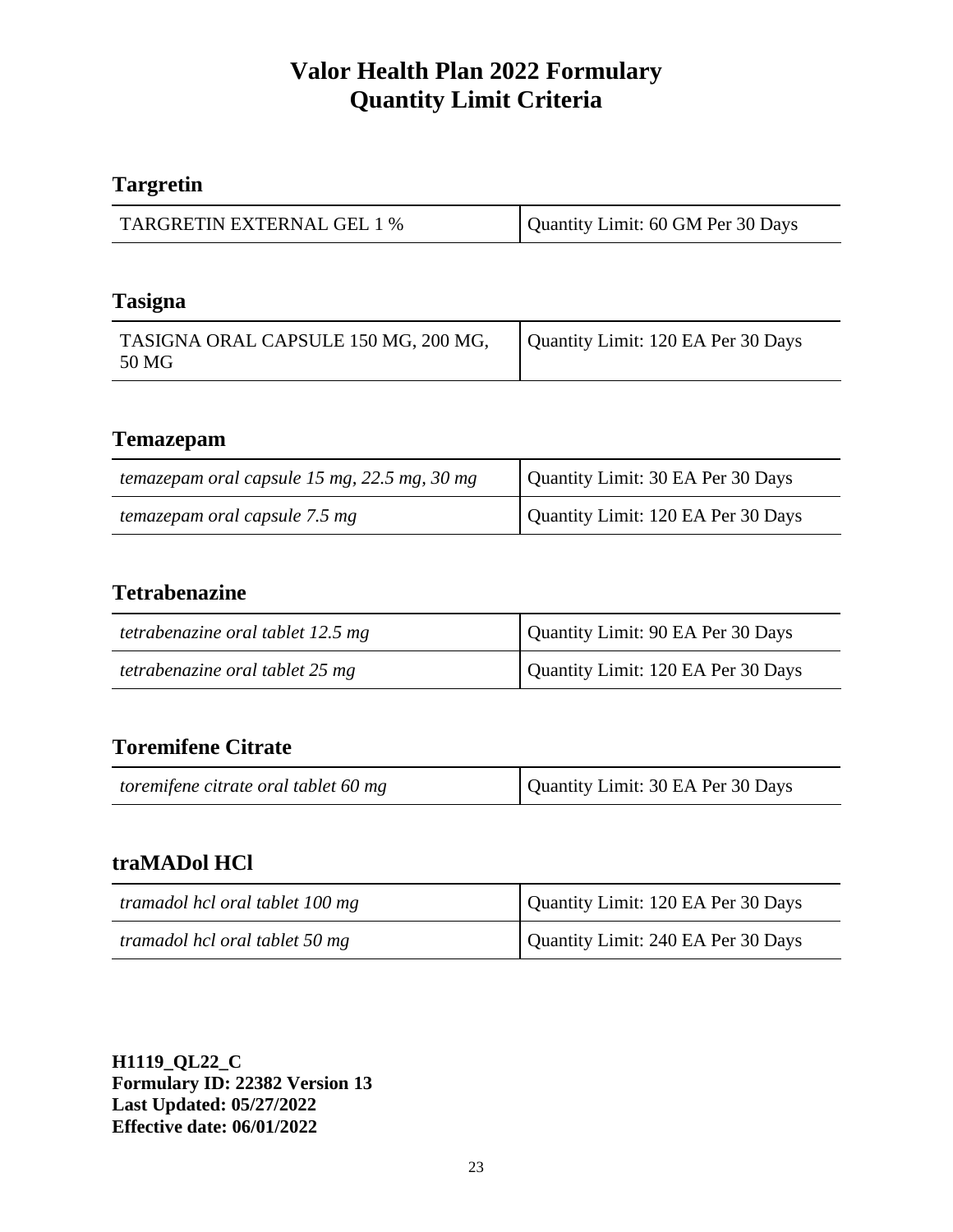## **traMADol-Acetaminophen**

| <i>tramadol-acetaminophen oral tablet 37.5-325 mg</i> $\vert$ Quantity Limit: 240 EA Per 30 Days |  |
|--------------------------------------------------------------------------------------------------|--|
|--------------------------------------------------------------------------------------------------|--|

#### **Trintellix**

| TRINTELLIX ORAL TABLET 10 MG, 20 MG, 5   Quantity Limit: 30 EA Per 30 Days<br>MG |  |
|----------------------------------------------------------------------------------|--|
|----------------------------------------------------------------------------------|--|

#### **Ubrelvy**

| UBRELVY ORAL TABLET 100 MG, 50 MG | Quantity Limit: 16 EA Per 30 Days |
|-----------------------------------|-----------------------------------|
|-----------------------------------|-----------------------------------|

#### **Valchlor**

| <b>VALCHLOR EXTERNAL GEL 0.016 %</b> | Quantity Limit: 60 GM Per 30 Days |
|--------------------------------------|-----------------------------------|

### **Valtoco 10 MG Dose**

| VALTOCO 10 MG DOSE NASAL LIQUID 10 | Quantity Limit: 10 EA Per 30 Days |
|------------------------------------|-----------------------------------|
| MG/0.1ML                           |                                   |

### **Valtoco 15 MG Dose**

| VALTOCO 15 MG DOSE NASAL LIQUID | Quantity Limit: 10 EA Per 30 Days |
|---------------------------------|-----------------------------------|
| THERAPY PACK 7.5 MG/0.1ML       |                                   |

#### **Valtoco 20 MG Dose**

| VALTOCO 20 MG DOSE NASAL LIQUID | Quantity Limit: 10 EA Per 30 Days |
|---------------------------------|-----------------------------------|
| THERAPY PACK 10 MG/0.1ML        |                                   |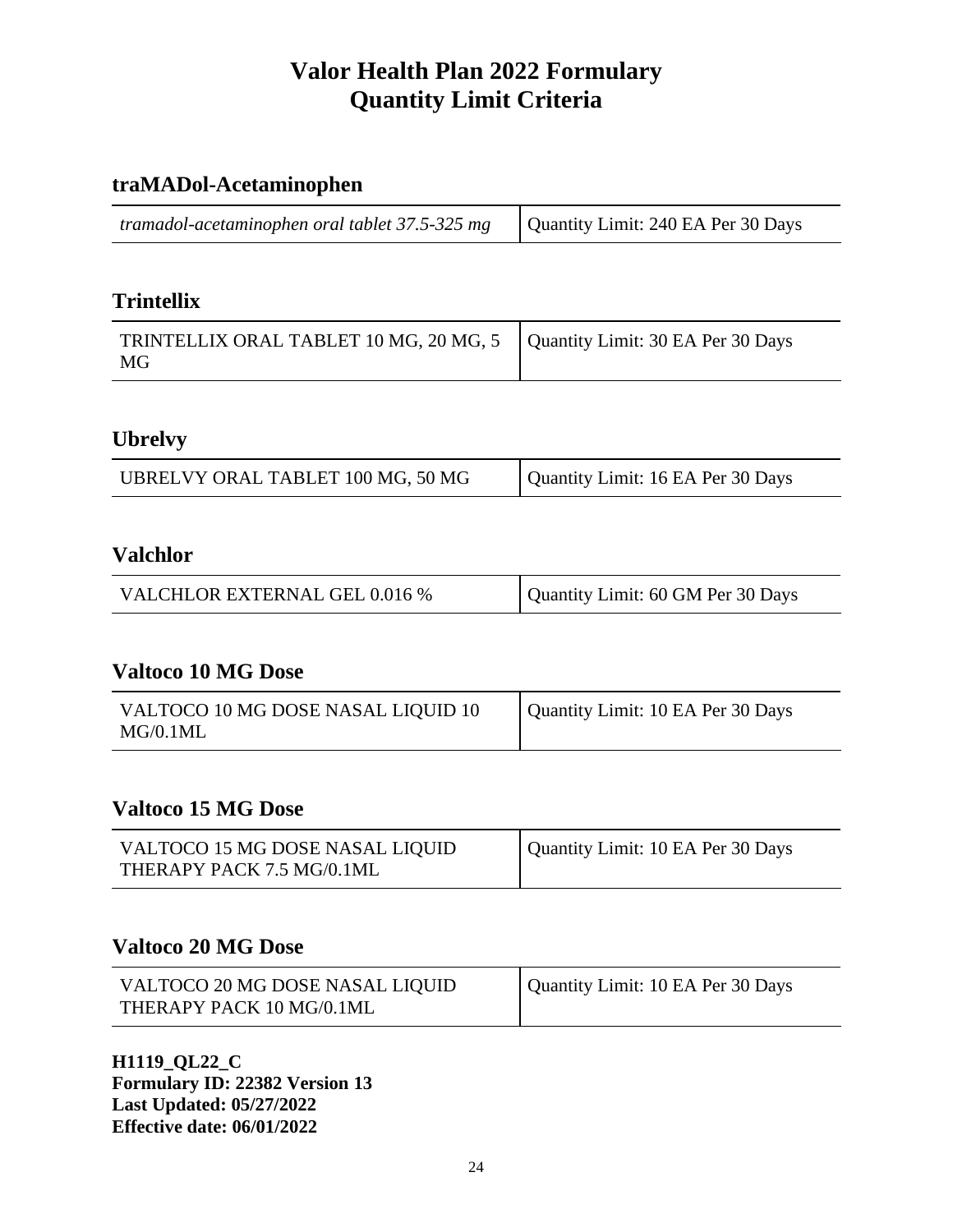### **Valtoco 5 MG Dose**

| VALTOCO 5 MG DOSE NASAL LIQUID 5 | Quantity Limit: 10 EA Per 30 Days |
|----------------------------------|-----------------------------------|
| MG/0.1ML                         |                                   |

#### **Varubi (180 MG Dose)**

| VARUBI (180 MG DOSE) ORAL TABLET | Quantity Limit: 4 EA Per 28 Days |
|----------------------------------|----------------------------------|
| THERAPY PACK 2 X 90 MG           |                                  |

### **Verquvo**

| VERQUVO ORAL TABLET 10 MG, 2.5 MG, 5<br>MG | Quantity Limit: 30 EA Per 30 Days |
|--------------------------------------------|-----------------------------------|

## **Versacloz**

|  | VERSACLOZ ORAL SUSPENSION 50 MG/ML | Quantity Limit: 540 ML Per 30 Days |
|--|------------------------------------|------------------------------------|
|--|------------------------------------|------------------------------------|

#### **Viibryd**

| VIIBRYD ORAL TABLET 10 MG, 20 MG, 40 | Quantity Limit: 30 EA Per 30 Days |
|--------------------------------------|-----------------------------------|
| MG                                   |                                   |

## **Viibryd Starter Pack**

| VIIBRYD STARTER PACK ORAL KIT 10 & 20<br>MG | Quantity Limit: 30 EA Per 30 Days |
|---------------------------------------------|-----------------------------------|
|                                             |                                   |

### **Vimpat**

| $TT1110$ at as $\alpha$       |                                     |
|-------------------------------|-------------------------------------|
| VIMPAT ORAL SOLUTION 10 MG/ML | Quantity Limit: 1200 ML Per 30 Days |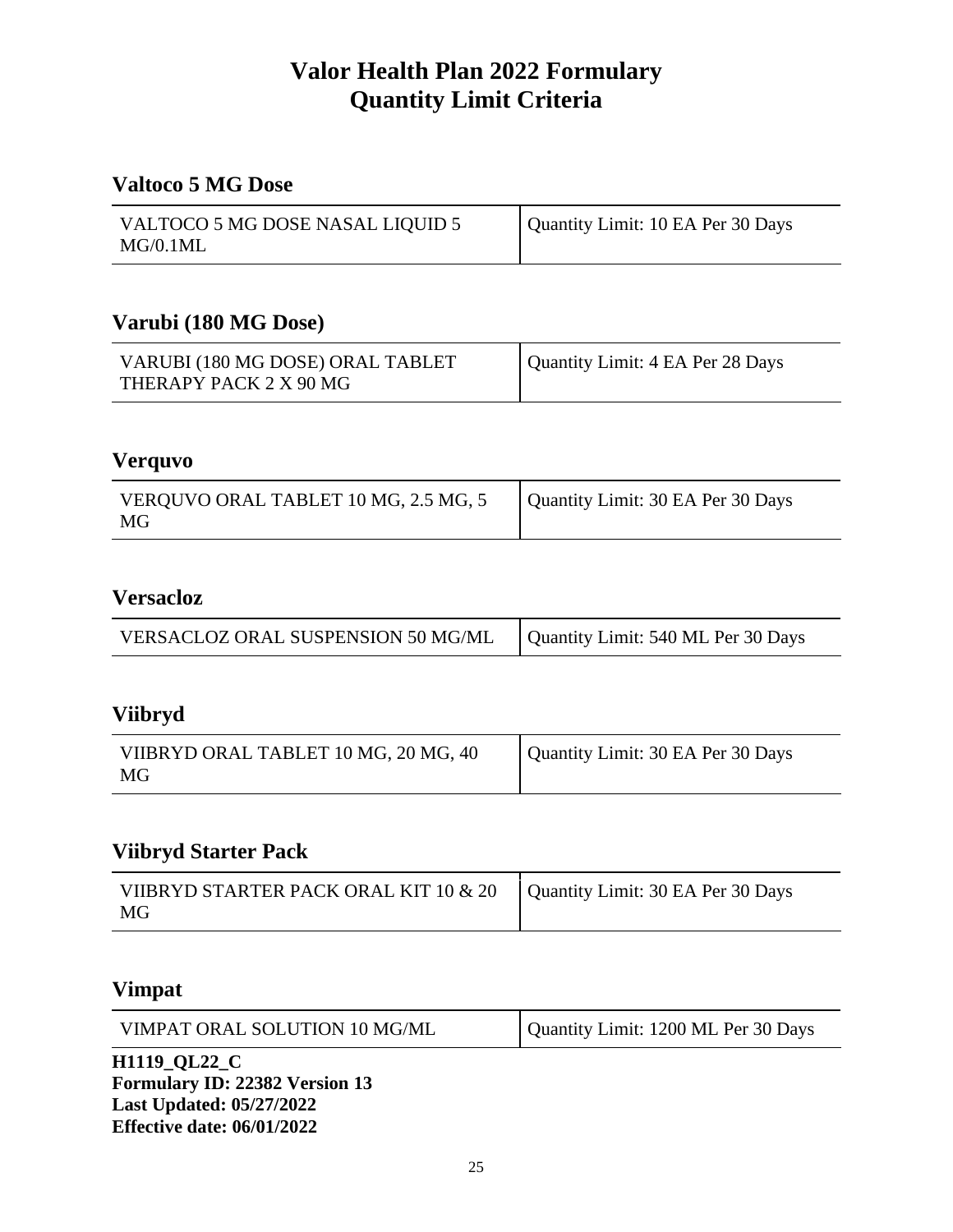## **Vizimpro**

| VIZIMPRO ORAL TABLET 15 MG, 30 MG, 45   Quantity Limit: 30 EA Per 30 Days |  |
|---------------------------------------------------------------------------|--|
| MG                                                                        |  |

### **Voriconazole**

| voriconazole oral suspension reconstituted 40<br>mg/ml | Quantity Limit: 300 ML Per 30 Days |
|--------------------------------------------------------|------------------------------------|
| voriconazole oral tablet 200 mg                        | Quantity Limit: 60 EA Per 30 Days  |
| voriconazole oral tablet 50 mg                         | Quantity Limit: 120 EA Per 30 Days |

#### **Votrient**

| VOTRIENT ORAL TABLET 200 MG | Quantity Limit: 120 EA Per 30 Days |
|-----------------------------|------------------------------------|
|-----------------------------|------------------------------------|

#### **Vraylar**

| VRAYLAR ORAL CAPSULE 1.5 MG, 3 MG, 4.5   Quantity Limit: 30 EA Per 30 Days<br>MG, 6 MG |                                  |
|----------------------------------------------------------------------------------------|----------------------------------|
| VRAYLAR ORAL CAPSULE THERAPY PACK<br>$1.5 & 3 M$ G                                     | Quantity Limit: 7 EA Per 28 Days |

#### **Xalkori**

| XALKORI ORAL CAPSULE 200 MG, 250 MG | Quantity Limit: 120 EA Per 30 Days |
|-------------------------------------|------------------------------------|
|-------------------------------------|------------------------------------|

#### **Xcopri (250 MG Daily Dose)**

| XCOPRI (250 MG DAILY DOSE) ORAL  | Quantity Limit: 56 EA Per 28 Days |
|----------------------------------|-----------------------------------|
| TABLET THERAPY PACK 100 & 150 MG |                                   |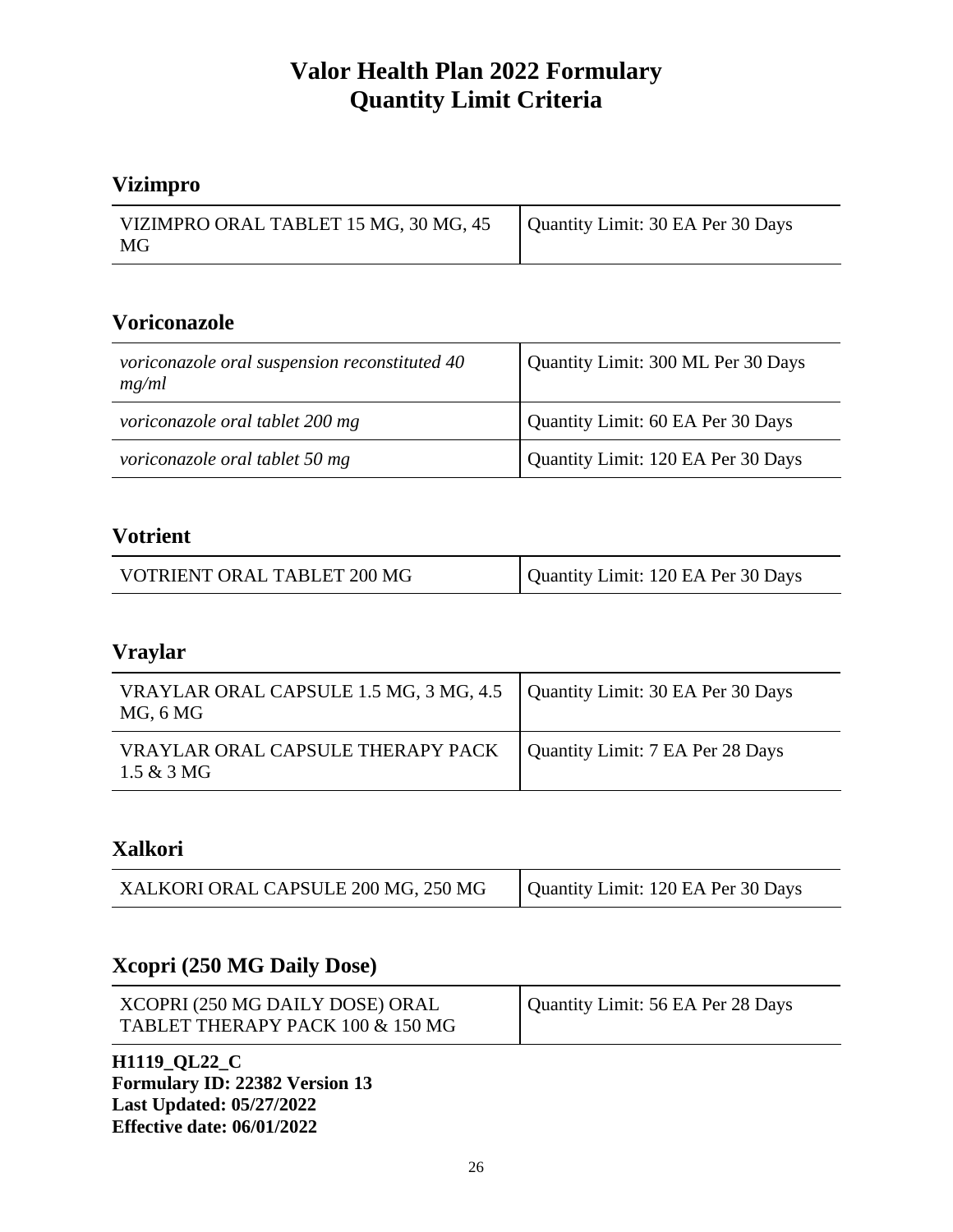## **Xcopri (350 MG Daily Dose)**

| XCOPRI (350 MG DAILY DOSE) ORAL<br>TABLET THERAPY PACK 150 & 200 MG | Quantity Limit: 56 EA Per 28 Days |
|---------------------------------------------------------------------|-----------------------------------|

## **Xcopri**

| XCOPRI ORAL TABLET 100 MG, 50 MG                                                                                   | Quantity Limit: 30 EA Per 30 Days |
|--------------------------------------------------------------------------------------------------------------------|-----------------------------------|
| XCOPRI ORAL TABLET 150 MG, 200 MG                                                                                  | Quantity Limit: 60 EA Per 30 Days |
| XCOPRI ORAL TABLET THERAPY PACK 14 X<br>12.5 MG & 14 X 25 MG, 14 X 150 MG & 14 X200<br>MG, 14 X 50 MG & 14 X100 MG | Quantity Limit: 28 EA Per 28 Days |

### **Xgeva**

| XGEVA SUBCUTANEOUS SOLUTION 120 | Quantity Limit: 1.7 ML Per 28 Days |
|---------------------------------|------------------------------------|
| MG/1.7ML                        |                                    |

### **Xolair**

| <b>XOLAIR SUBCUTANEOUS SOLUTION</b><br>PREFILLED SYRINGE 150 MG/ML   | Quantity Limit: 8 ML Per 28 Days |
|----------------------------------------------------------------------|----------------------------------|
| <b>XOLAIR SUBCUTANEOUS SOLUTION</b><br>PREFILLED SYRINGE 75 MG/0.5ML | Quantity Limit: 6 ML Per 28 Days |
| <b>XOLAIR SUBCUTANEOUS SOLUTION</b><br><b>RECONSTITUTED 150 MG</b>   | Quantity Limit: 6 EA Per 28 Days |

### **Xtandi**

| XTANDI ORAL CAPSULE 40 MG | Quantity Limit: 120 EA Per 30 Days |
|---------------------------|------------------------------------|
| XTANDI ORAL TABLET 40 MG  | Quantity Limit: 120 EA Per 30 Days |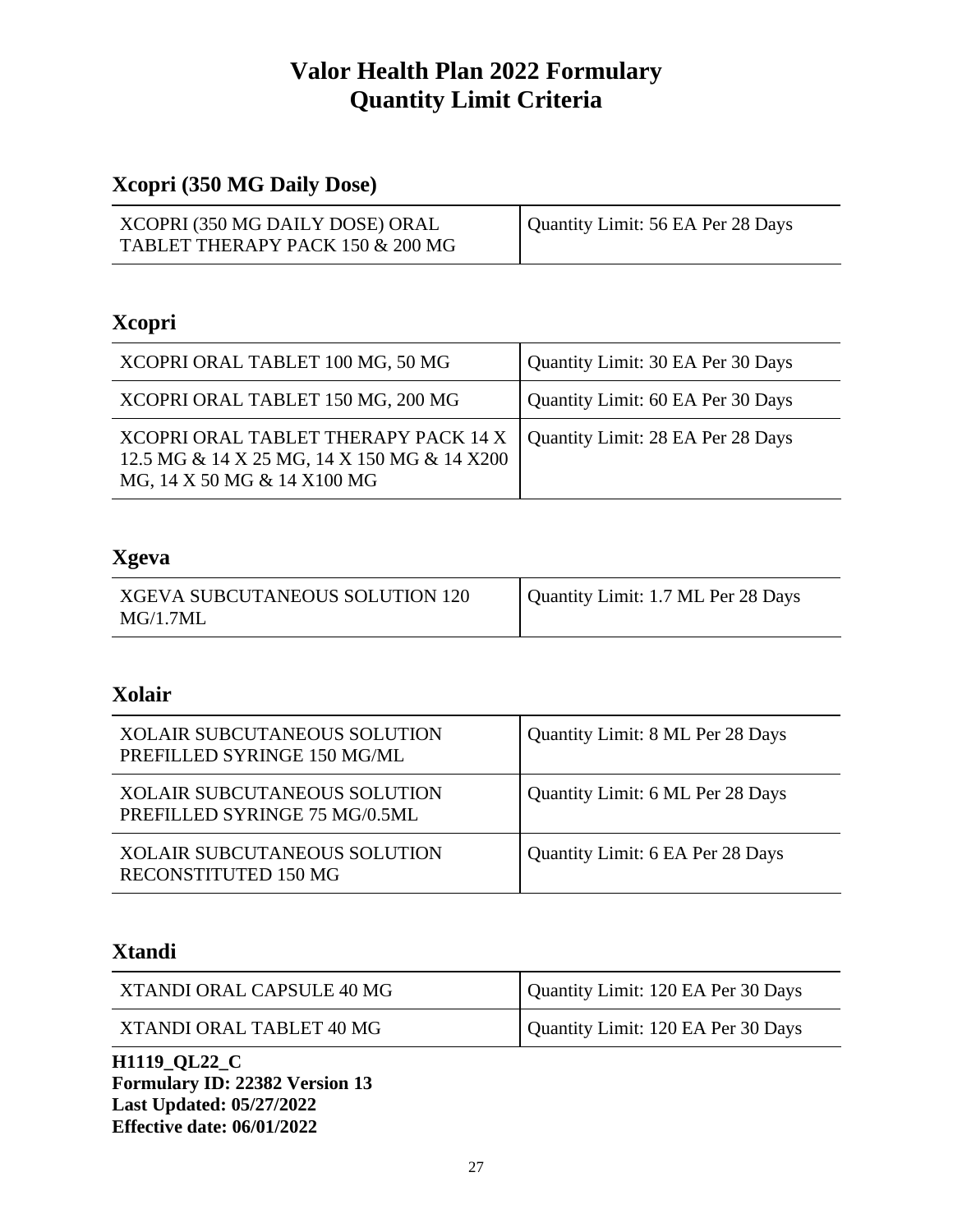### **Xtandi**

| XTANDI ORAL TABLET 80 MG | Quantity Limit: 60 EA Per 30 Days |
|--------------------------|-----------------------------------|
|--------------------------|-----------------------------------|

### **Xultophy**

| XULTOPHY SUBCUTANEOUS SOLUTION  | Quantity Limit: 15 ML Per 30 Days |
|---------------------------------|-----------------------------------|
| PEN-INJECTOR 100-3.6 UNIT-MG/ML |                                   |

## **Xyrem**

| XYREM ORAL SOLUTION 500 MG/ML | Quantity Limit: 540 ML Per 30 Days |
|-------------------------------|------------------------------------|
|-------------------------------|------------------------------------|

### **Xywav**

| Quantity Limit: 540 ML Per 30 Days<br>XYWAV ORAL SOLUTION 500 MG/ML |
|---------------------------------------------------------------------|
|---------------------------------------------------------------------|

#### **Yonsa**

## **Zaleplon**

| zaleplon oral capsule 10 mg | Quantity Limit: 60 EA Per 30 Days |
|-----------------------------|-----------------------------------|
| zaleplon oral capsule 5 mg  | Quantity Limit: 30 EA Per 30 Days |

## **Zejula**

| ZEJULA ORAL CAPSULE 100 MG | Quantity Limit: 90 EA Per 30 Days |
|----------------------------|-----------------------------------|
|----------------------------|-----------------------------------|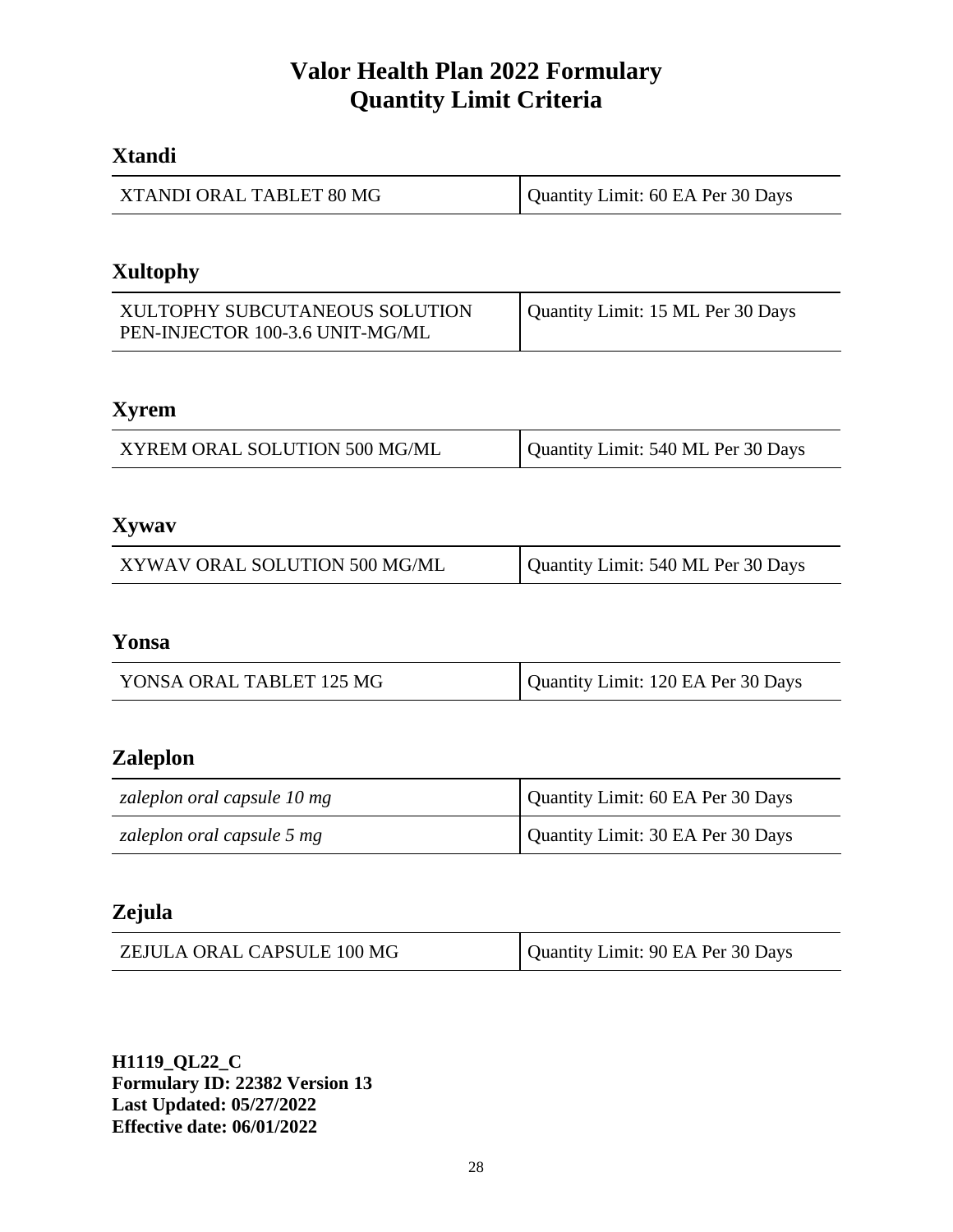## **Zelboraf**

## **Ziprasidone HCl**

| ziprasidone hcl oral capsule 20 mg, 40 mg, 60 mg, $\vert$ Quantity Limit: 60 EA Per 30 Days<br>$80 \, mg$ |  |
|-----------------------------------------------------------------------------------------------------------|--|
|-----------------------------------------------------------------------------------------------------------|--|

## **Ziprasidone Mesylate**

| ziprasidone mesylate intramuscular solution<br>reconstituted 20 mg | Quantity Limit: 6 EA Per 3 Days |
|--------------------------------------------------------------------|---------------------------------|
|--------------------------------------------------------------------|---------------------------------|

### **Zolinza**

| Quantity Limit: 120 EA Per 30 Days<br>ZOLINZA ORAL CAPSULE 100 MG |  |
|-------------------------------------------------------------------|--|
|-------------------------------------------------------------------|--|

## **Zolpidem Tartrate**

| zolpidem tartrate oral tablet 10 mg, 5 mg | Quantity Limit: 30 EA Per 30 Days |
|-------------------------------------------|-----------------------------------|
|-------------------------------------------|-----------------------------------|

### **Zydelig**

## **ZyPREXA Relprevv**

| ZYPREXA RELPREVV INTRAMUSCULAR  | Quantity Limit: 2 EA Per 28 Days |
|---------------------------------|----------------------------------|
| SUSPENSION RECONSTITUTED 210 MG |                                  |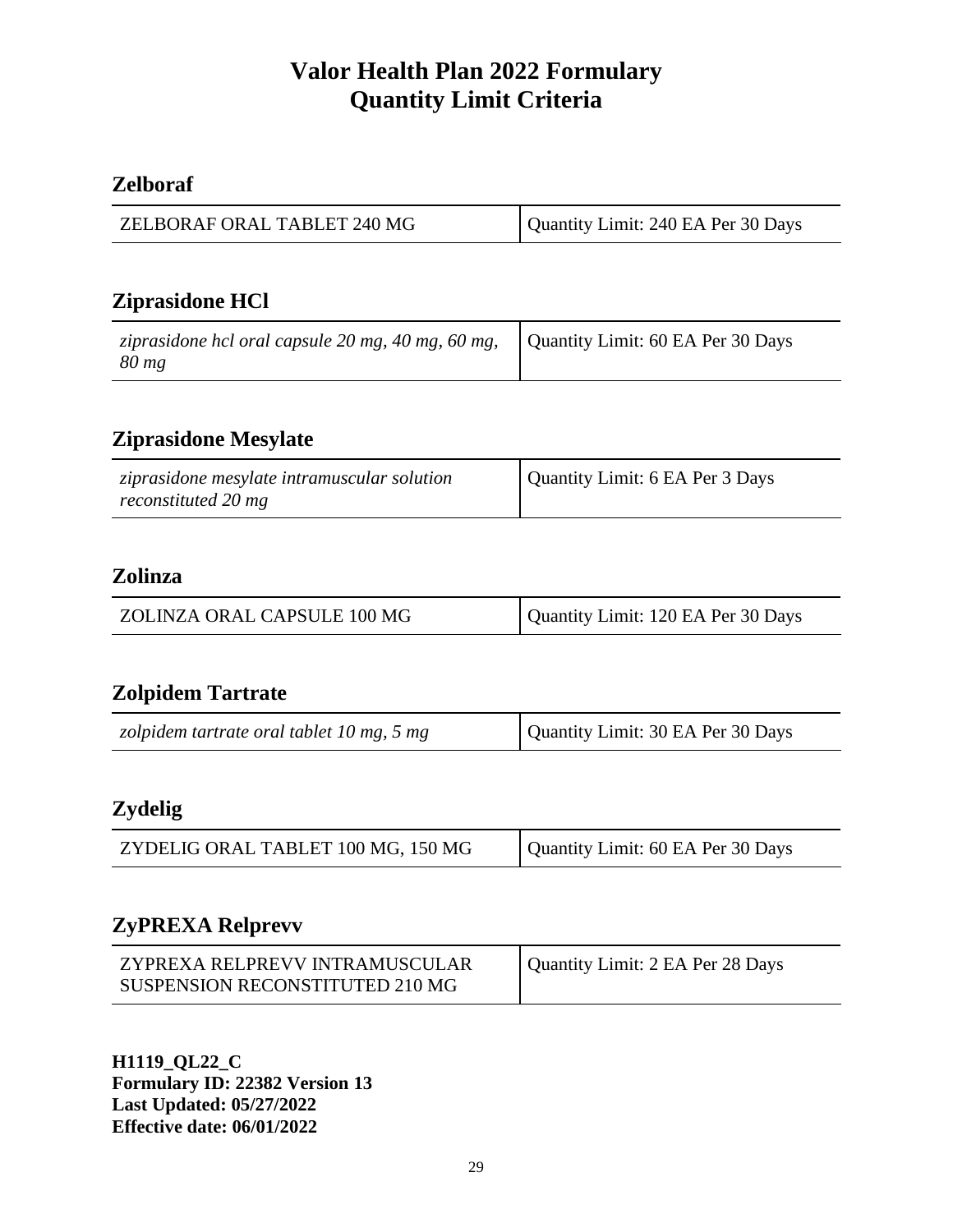#### **Index**

#### $\mathbf{A}$

| B                               |  |
|---------------------------------|--|
|                                 |  |
|                                 |  |
|                                 |  |
|                                 |  |
|                                 |  |
|                                 |  |
| Butalbital-APAP-Caff-Cod 4      |  |
| Butalbital-APAP-Caffeine 4      |  |
| Butalbital-Aspirin-Caffeine  4  |  |
| $\overline{C}$                  |  |
|                                 |  |
|                                 |  |
|                                 |  |
|                                 |  |
|                                 |  |
|                                 |  |
| Cometriq (100 MG Daily Dose)  5 |  |
|                                 |  |
| Cometriq (60 MG Daily Dose)  5  |  |
|                                 |  |
|                                 |  |
|                                 |  |
|                                 |  |
| D                               |  |
|                                 |  |

| Dihydroergotamine Mesylate 6 |  |
|------------------------------|--|
|                              |  |
|                              |  |
|                              |  |
| E                            |  |
|                              |  |
|                              |  |
|                              |  |
|                              |  |
|                              |  |
|                              |  |
|                              |  |
|                              |  |
| F                            |  |
|                              |  |
|                              |  |
|                              |  |
|                              |  |
|                              |  |
|                              |  |
|                              |  |
|                              |  |
| G                            |  |
|                              |  |
| T                            |  |
|                              |  |
|                              |  |
|                              |  |
|                              |  |
|                              |  |
|                              |  |
|                              |  |
|                              |  |
| J.                           |  |
|                              |  |
|                              |  |
|                              |  |
|                              |  |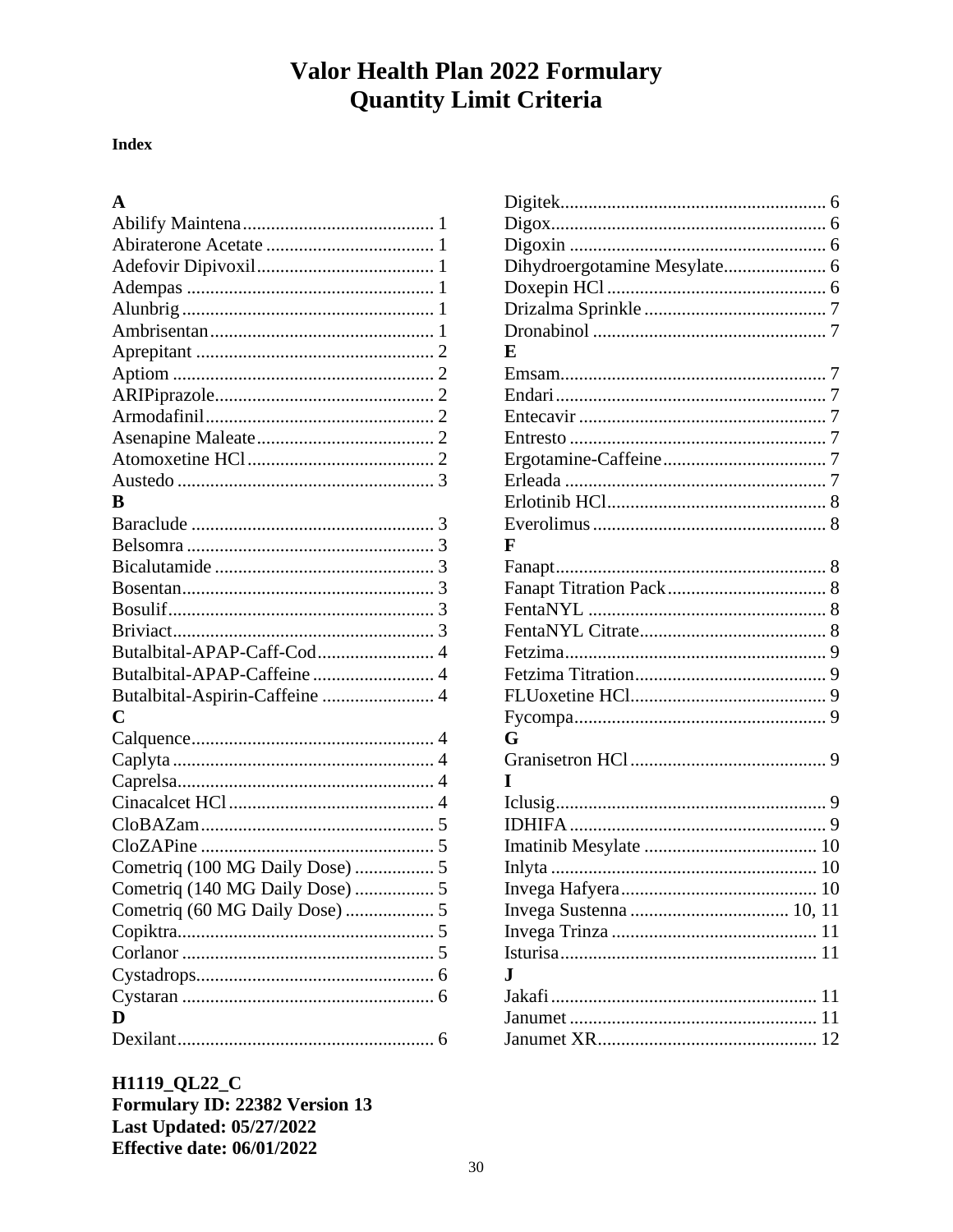| K<br>L<br>M<br>N           |
|----------------------------|
|                            |
|                            |
|                            |
|                            |
|                            |
|                            |
|                            |
|                            |
|                            |
|                            |
|                            |
|                            |
|                            |
|                            |
|                            |
|                            |
|                            |
|                            |
|                            |
|                            |
|                            |
| O                          |
|                            |
|                            |
|                            |
| P                          |
|                            |
|                            |
|                            |
|                            |
|                            |
| Promacta<br>$\sim$ 16      |
|                            |
| Pyrukynd Taper Pack 16     |
| Q                          |
| QUEtiapine Fumarate  17    |
| QUEtiapine Fumarate ER  16 |
| $\mathbf R$                |
|                            |
|                            |
|                            |

| S                          |  |
|----------------------------|--|
|                            |  |
| Savella Titration Pack  19 |  |
|                            |  |
|                            |  |
|                            |  |
|                            |  |
|                            |  |
|                            |  |
|                            |  |
|                            |  |
|                            |  |
|                            |  |
| T                          |  |
|                            |  |
|                            |  |
|                            |  |
|                            |  |
|                            |  |
|                            |  |
| traMADol-Acetaminophen  21 |  |
|                            |  |
| $\mathbf{U}$               |  |
|                            |  |
| v                          |  |
|                            |  |
|                            |  |
|                            |  |
|                            |  |
|                            |  |
|                            |  |
|                            |  |
|                            |  |
|                            |  |
|                            |  |